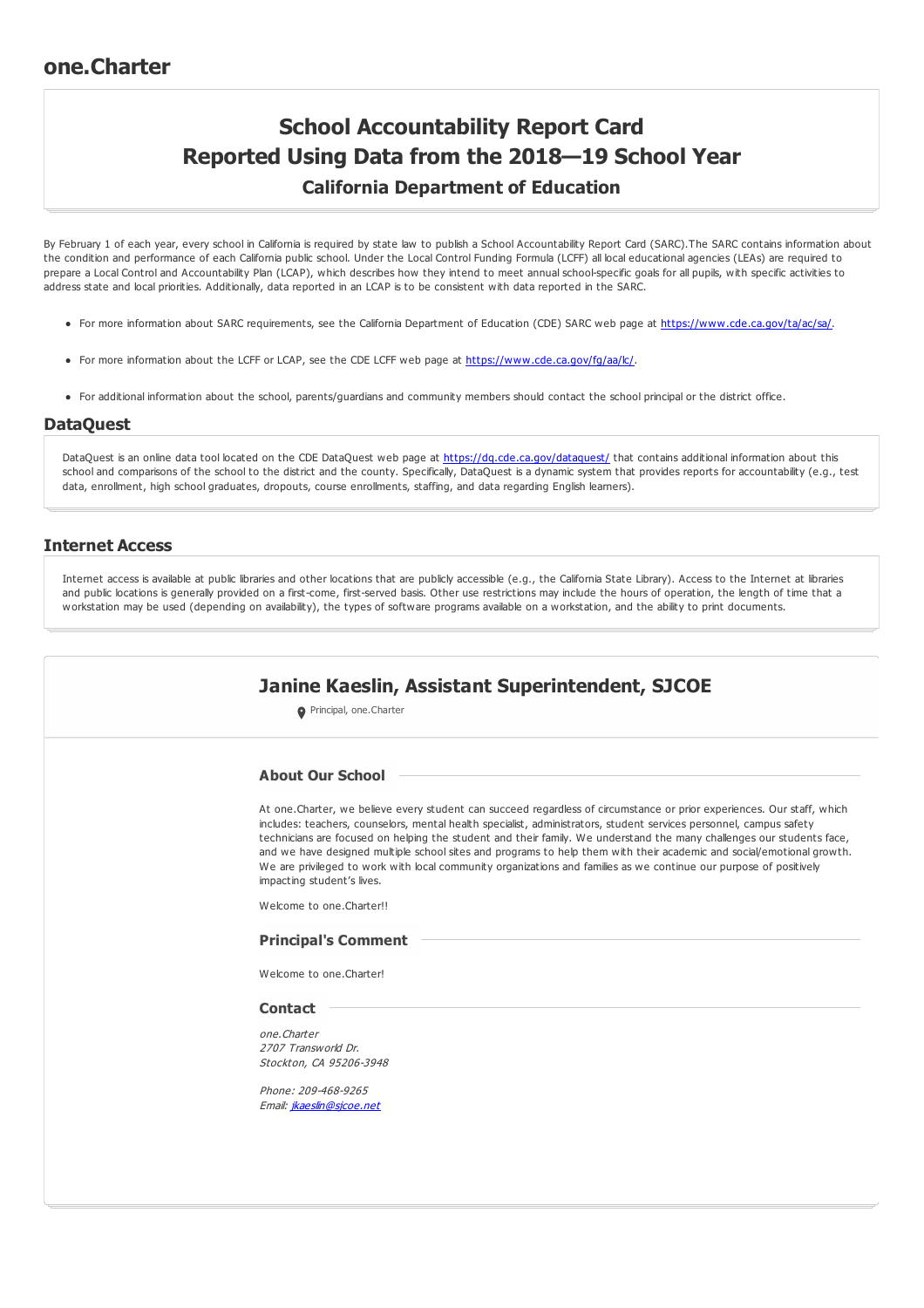# **About This School**

### **Contact Information (School Year 2019—20)**

| District Contact Information (School Year 2019-20) |                                        |  |  |
|----------------------------------------------------|----------------------------------------|--|--|
| <b>District Name</b>                               | San Joaquin County Office of Education |  |  |
| <b>Phone Number</b>                                | $(209)$ 468-4800                       |  |  |
| Superintendent                                     | <b>James Mousalimas</b>                |  |  |
| <b>Email Address</b>                               | jstanton@sjcoe.net                     |  |  |
| Website                                            | http://www.sjcoe.org                   |  |  |

| School Contact Information (School Year 2019-20)    |                                           |  |  |  |
|-----------------------------------------------------|-------------------------------------------|--|--|--|
| <b>School Name</b>                                  | one.Charter                               |  |  |  |
| <b>Street</b>                                       | 2707 Transworld Dr.                       |  |  |  |
| City, State, Zip                                    | Stockton, Ca, 95206-3948                  |  |  |  |
| <b>Phone Number</b>                                 | 209-468-9265                              |  |  |  |
| <b>Principal</b><br><b>SJCOE</b>                    | Janine Kaeslin, Assistant Superintendent, |  |  |  |
| <b>Email Address</b>                                | jkaeslin@sjcoe.net                        |  |  |  |
| Website                                             | http://sjcoe.org/onecharter/              |  |  |  |
| County-District-School 39103970120717<br>(CDS) Code |                                           |  |  |  |

Last updated: 1/16/2020

## **School Description and Mission Statement (School Year 2019—20)**

#### About Our School:

one.Charter is comprised of several schools designed to meet the various needs of at-promise students throughout San Joaquin County. Our schools primarily serve students who have become disengaged in traditional school settings for a variety of reasons and come to us for a chance to continue their education and make positive changes to their lives as well as to their communities.

Our schools include one.Charter Bianchi, one.Charter Main, Career Readiness Academy, Charter Elementary, and Come Back Kids. one.Bianchi and one.Main are school sites for grades 7-12. Both sites have a Visual and Performing Arts focus and use enrichment instructors for the Arts to enhance the core academic programs. Career Readiness Academy is group of schools designed to serve 12th grade students who are severely deficient credits and are not on track to graduate with their class. The main focus of these schools is to provide students with a high school diploma while focusing on career preparation. Students are required to do job shadowing or an internship/apprenticeship while earning credits for a high school diploma. Come Back Kids is a recent addition to the one.Charter family. The purpose of this school is to provide students 18 years or older who did not graduate in their four years of high school with an opportunity to come back to school and earn their high school diploma. There are several school sites throughout San Joaquin County to meet this need in the community. The program operates on a true Independent Study model to serve the adults who are working or facing life challenges that make it difficult to attend school on a daily basis. Finally, Charter Elementary, located in downtown Stockton, is a small K-6 site that serves students who are homeless. The focus of this school is to support the educational and emotional needs of the students as they transition between living situations and a more permanent school setting.

Our staff is comprised of amazing people who understand the dynamics of the students they serve. They wear multiple hats (teacher/counselor/tutor/mentor) as they work with at-promise students. All staff members understand the need to build positive relationships, so they implement PBIS and Restorative Practices techniques to create a nurturing learning environment. They also understand the need for a solid academic foundation, so they are well versed in the California State Standards, use curriculum aligned to those standards and participate in on-going training to enhance their classroom engagement strategies.

At one.Charter, we believe all students can learn, become successful, and benefit their community regardless of their current situation. We have designed our schools around this belief!!

#### **one.Charter Mission Statement:**

Through rigorous learnig and creative opportunities, we inspire students to discover self-confidence and develop their unique potential and purpose.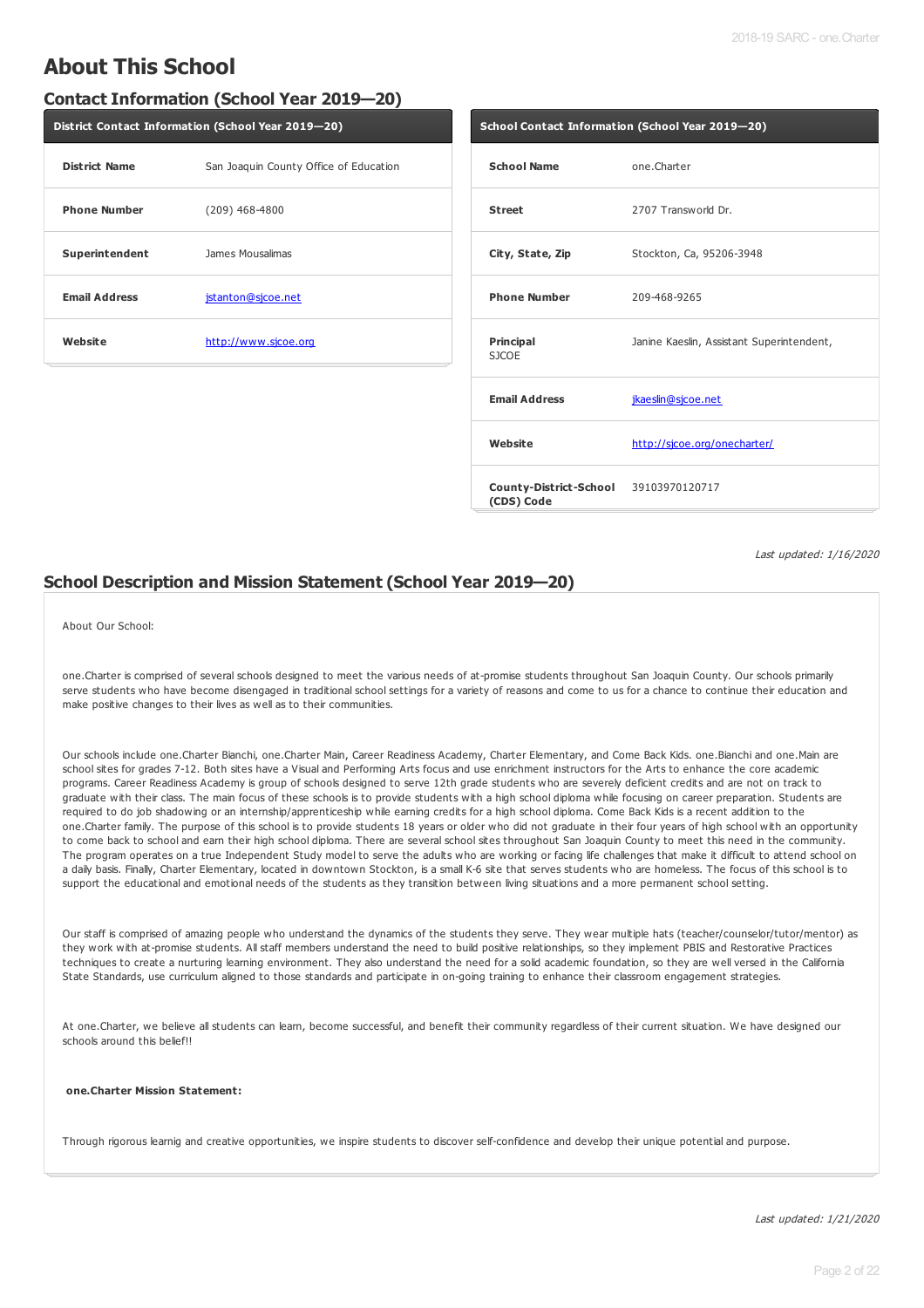# **Student Enrollment by Grade Level (School Year 2018—19)**

| <b>Grade Level</b>      | <b>Number of Students</b> |
|-------------------------|---------------------------|
| Kindergarten            | $\overline{2}$            |
| Grade 1                 | 6                         |
| Grade 2                 | $\overline{4}$            |
| Grade 3                 | 6                         |
| Grade 4                 | 3                         |
| Grade 5                 | $\overline{4}$            |
| Grade 6                 | $\mathbf{1}$              |
| Grade 7                 | $\overline{2}$            |
| Grade 8                 | 3                         |
| Grade 9                 | 63                        |
| Grade 10                | 94                        |
| Grade 11                | 166                       |
| Grade 12                | 155                       |
| <b>Total Enrollment</b> | 509                       |



Last updated: 1/2/2020

# **Student Enrollment by Student Group (School Year 2018—19)**

| <b>Student Group</b>                | <b>Percent of Total Enrollment</b> |
|-------------------------------------|------------------------------------|
| Black or African American           | 17.90 %                            |
| American Indian or Alaska Native    | 1.80 %                             |
| Asian                               | 2.90%                              |
| Filipino                            | 1.60 %                             |
| Hispanic or Latino                  | 59.10 %                            |
| Native Hawaiian or Pacific Islander | 0.40%                              |
| White                               | 11.00 %                            |
| Two or More Races                   | 4.50%                              |
|                                     |                                    |
| <b>Student Group (Other)</b>        | <b>Percent of Total Enrollment</b> |
| Socioeconomically Disadvantaged     | 90.20%                             |
| English Learners                    | 10.80 %                            |
| Students with Disabilities          | 2.60%                              |
| Foster Youth                        | 3.30%                              |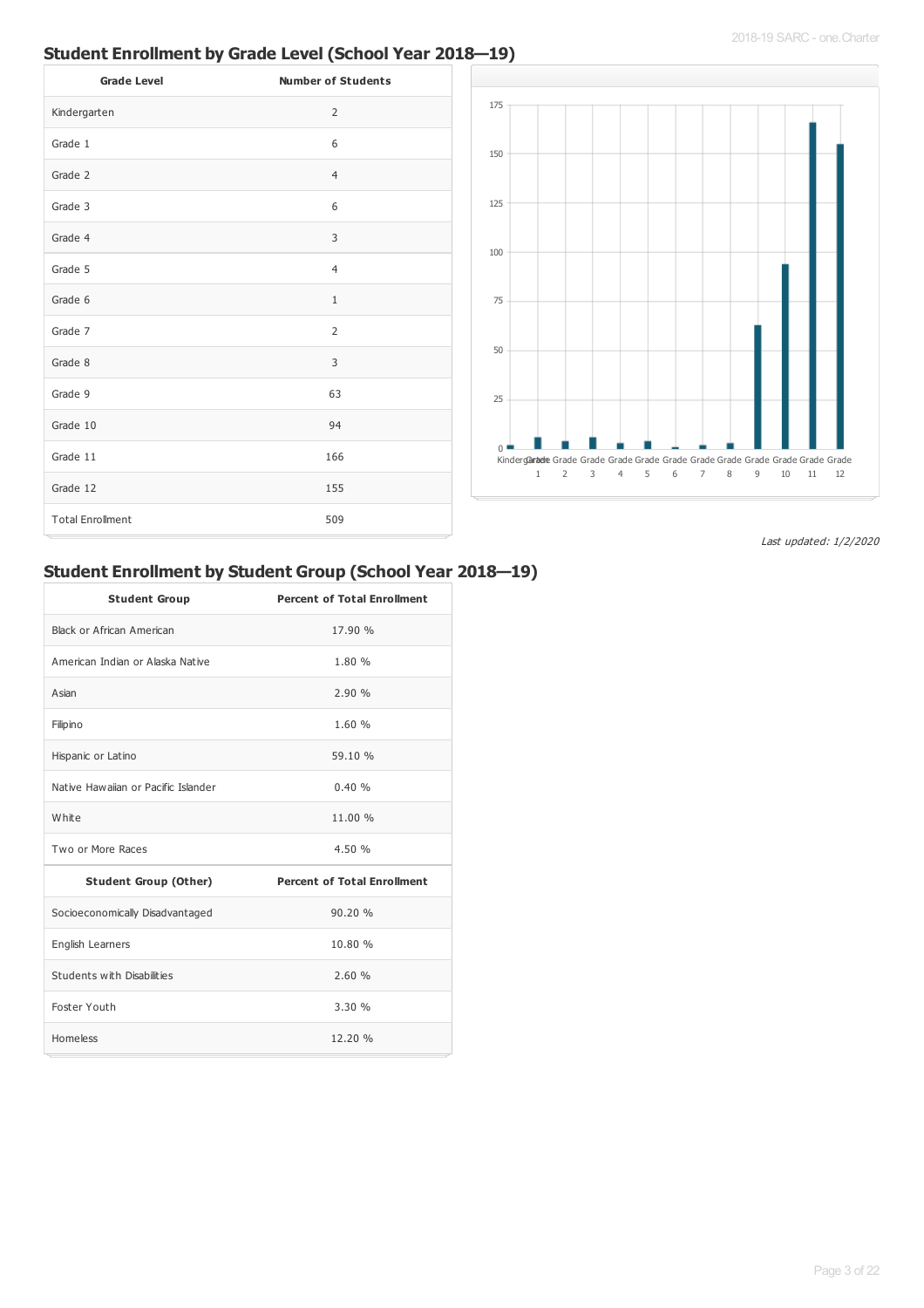# **A. Conditions of Learning**

# **State Priority: Basic**

The SARC provides the following information relevant to the State priority: Basic (Priority 1):

- Degree to which teachers are appropriately assigned and fully credentialed in the subject area and for the pupils they are teaching;
- Pupils have access to standards-aligned instructional materials; and
- School facilities are maintained in good repair

## **Teacher Credentials**

| <b>Teachers</b>                                                                   | School<br>2017<br>$-18$ | School<br>2018<br>$-19$ | School<br>2019<br>$-20$ | <b>District</b><br>$2019 -$<br>20 |
|-----------------------------------------------------------------------------------|-------------------------|-------------------------|-------------------------|-----------------------------------|
| With Full Credential                                                              | 11                      | 15                      | 30                      | 182                               |
| Without Full Credential                                                           | 3                       | 3                       | 6                       | 69                                |
| Teachers Teaching Outside Subject<br>Area of Competence (with full<br>credential) | 0                       | $\Omega$                | $\Omega$                | 1                                 |



Last updated: 1/30/2020

## **Teacher Misassignments and Vacant Teacher Positions**

| <b>Indicator</b>                                  | $2017 -$<br>18 | $2018 -$<br>19 | $2019-$<br>20 |
|---------------------------------------------------|----------------|----------------|---------------|
| Misassignments of Teachers of English<br>Learners | 0              | $\Omega$       | 0             |
| Total Teacher Misassignments*                     | 0              | O              | Ω             |
| Vacant Teacher Positions                          |                | 3              | 0             |



Note: "Misassignments" refers to the number of positions filled by teachers who lack legal authorization to teach that grade level, subject area, student group, etc. \* Total Teacher Misassignments includes the number of Misassignments of Teachers of English Learners.

Last updated: 1/30/2020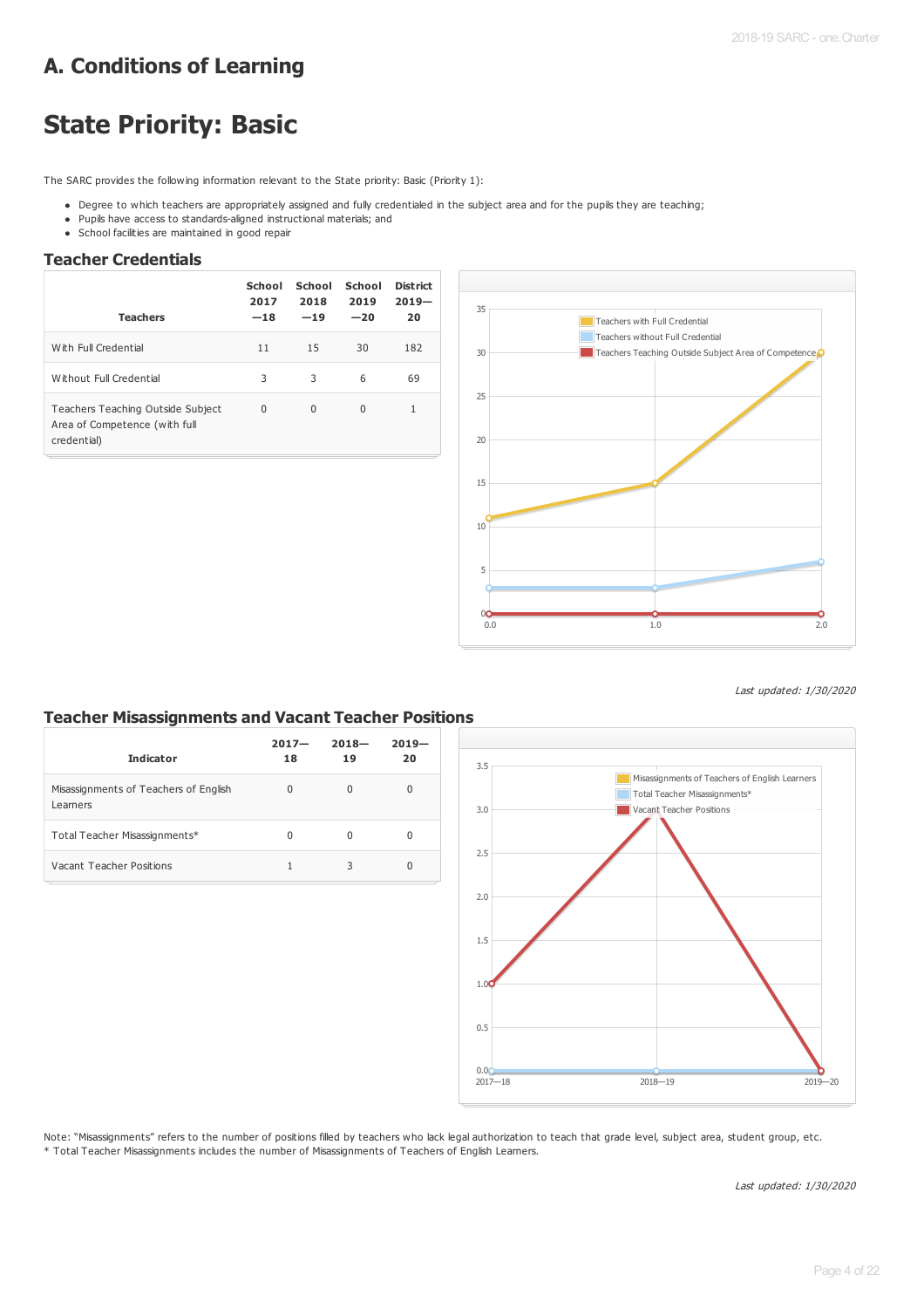# **Quality, Currency, Availability of Textbooks and Other Instructional Materials (School Year 2019—20)**

Year and month in which the data were collected: January 2019

| Subject                       | Textbooks and Other Instructional Materials/year of Adoption                                                                                                                                                                                           | <b>From Most Recent</b><br><b>Adoption?</b> | <b>Percent Students Lacking Own</b><br><b>Assigned Copy</b> |
|-------------------------------|--------------------------------------------------------------------------------------------------------------------------------------------------------------------------------------------------------------------------------------------------------|---------------------------------------------|-------------------------------------------------------------|
| Reading/Language Arts         | Subject Textbooks and Instructional Materials/Year Adopted/<br><b>Most Recent Adoption?</b>                                                                                                                                                            | Yes                                         | 0.00%                                                       |
|                               | K-6: Benchmark Advance, California Edition/ 2016-17/ YES<br>7-12: SpringBoard by College Board; StudySync (CARE program)/ 2017-<br>18/ YES                                                                                                             |                                             |                                                             |
|                               | Supplemental 7-12: PLATO Courseware and Accucess Modules/ 2016-<br>17/ NO<br>Supplemental ELD: WRITE approach/ 2017-18/ YES<br>Supplemental K-6: Plato Exact Path/ 2017-18/ YES                                                                        |                                             |                                                             |
| Mathematics                   | Subject Textbooks and Instructional Materials/Year Adopted/<br><b>Most Recent Adoption?</b>                                                                                                                                                            | Yes                                         | 0.00%                                                       |
|                               | K-6: enVision Math/ 2012-13/ YES<br>7-8: Houghton Mifflin Harcourt, California Go Math Grades 7 and 8/ YES<br>9-12: Houghton Mifflin Harcourt, Integrated Mathematics I/ 2016-17/<br><b>YES</b><br>Big Ideas Math Algebra (CARE program)/ 2016-17/ YES |                                             |                                                             |
|                               | Supplemental 7-12: PLATO Courseware and Accucess Modules/ 2016-<br>17/NO                                                                                                                                                                               |                                             |                                                             |
|                               | Supplemental K-6: Plato Exact Path/ 2017-18/ NO                                                                                                                                                                                                        |                                             |                                                             |
| Science                       | Subject Textbooks and Instructional Materials/Year Adopted/<br><b>Most Recent Adoption?</b>                                                                                                                                                            | No                                          | 0.00%                                                       |
|                               | 7-12: PLATO Courseware;<br>Glencoe, Biology, Dynamics of Life/ 2016-17/ NO<br>Glencoe Physical with Earth Science/ 2016-17/ NO                                                                                                                         |                                             |                                                             |
| History-Social Science        | Subject Textbooks and Instructional Materials/Year Adopted/<br><b>Most Recent Adoption?</b>                                                                                                                                                            | Yes                                         | 0.00%                                                       |
|                               | $K - 12$ :<br>IMPACT/ 2018-19/YES<br>California Social Studies McGraw Hill/ 2018-19/ YES<br>Supplemental: PLATO Courseware/ 2016-17/NO                                                                                                                 |                                             |                                                             |
| Foreign Language              | Subject Textbooks and Instructional Materials/Year Adopted/<br><b>Most Recent Adoption?</b>                                                                                                                                                            | No                                          | 0.00%                                                       |
|                               | PLATO Courseware/ 2016-17/ NO                                                                                                                                                                                                                          |                                             |                                                             |
| Health                        | Subject Textbooks and Instructional Materials/Year Adopted/<br><b>Most Recent Adoption?</b>                                                                                                                                                            | No                                          | 0.00%                                                       |
|                               | PLATO Courseware/ 2016-17/ NO                                                                                                                                                                                                                          |                                             |                                                             |
| Visual and Performing<br>Arts | Subject Textbooks and Instructional Materials/Year Adopted/<br><b>Most Recent Adoption?</b>                                                                                                                                                            | No                                          | 0.0%                                                        |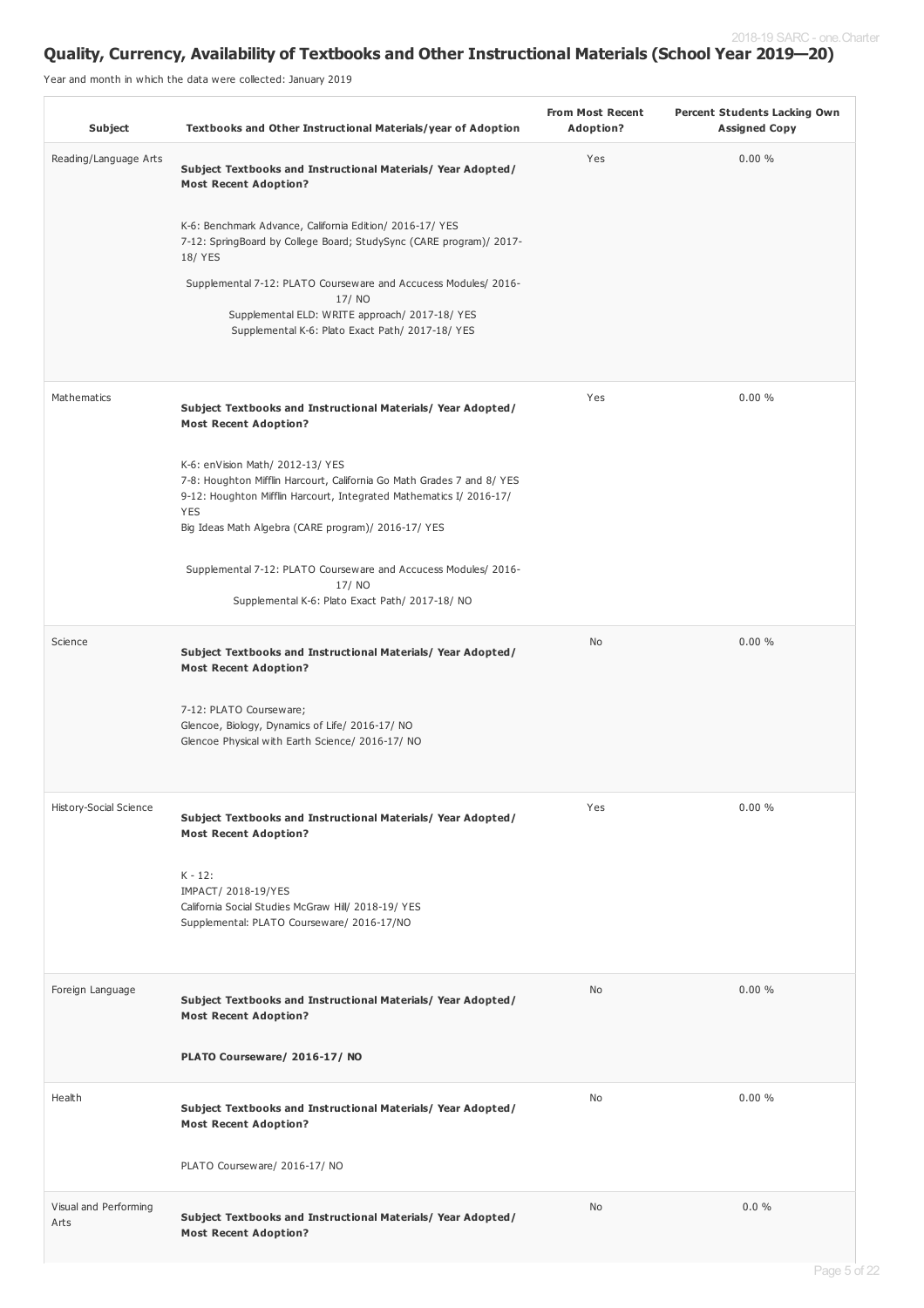| PLATO Courseware/ 2016-17/NO       |     |     |      |  |  |
|------------------------------------|-----|-----|------|--|--|
| Science Lab Egpmt<br>(Grades 9-12) | N/A | N/A | 0.0% |  |  |

Note: Cells with N/A values do not require data.

Last updated: 1/14/2020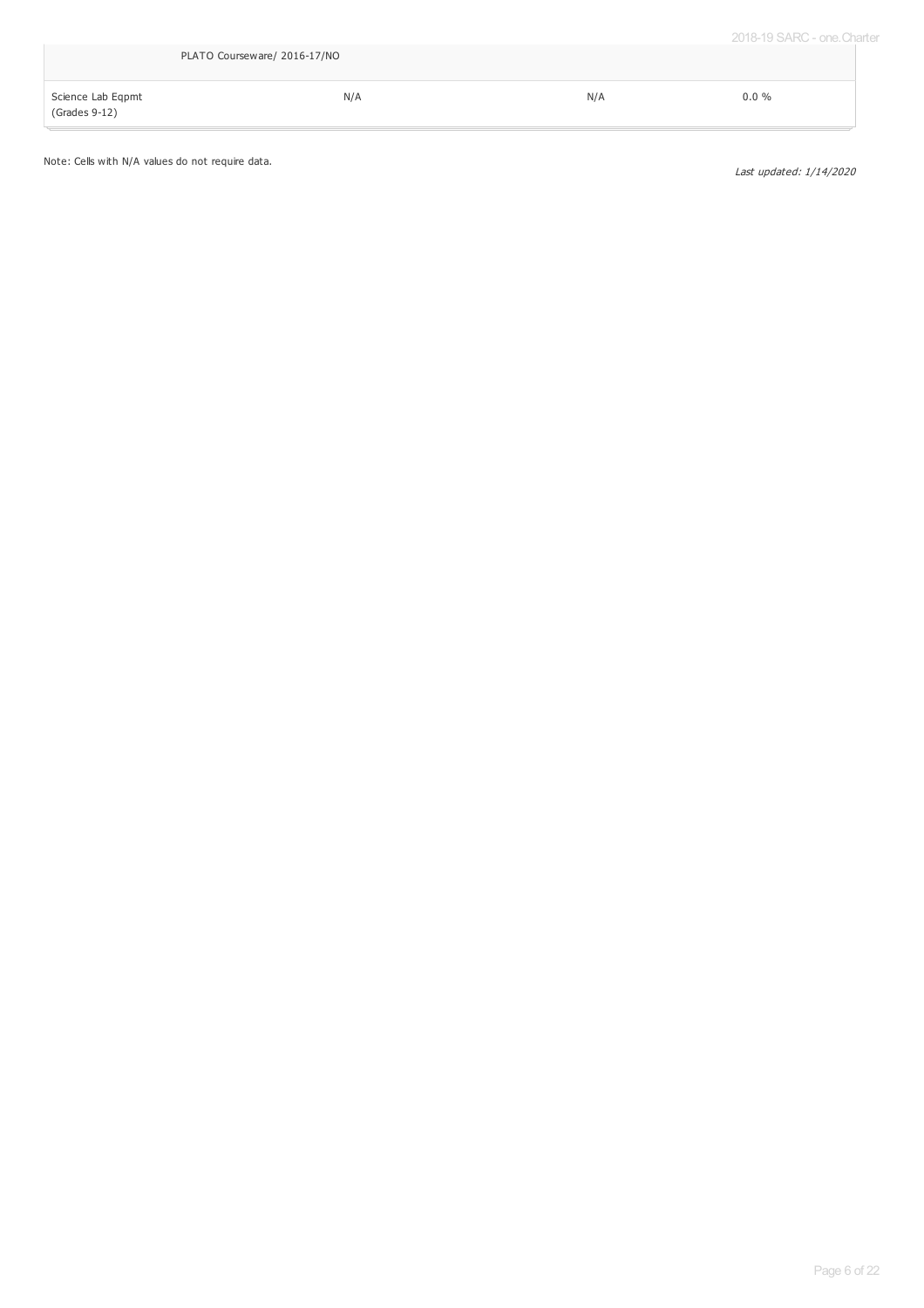## **School Facility Conditions and Planned Improvements**

one.Charter Schools take great pride ensuring that all school buildings are clean, safe and functional. To assist in this effort, one.Charter Schools use a facility survey instrument developed by the State of California Office of Public School Construction: The FIT REPORT . Note that our FIT reports covers only the sites owned and maintained by San Joaquin County Operated Programs. The buildings are located in different parts of San Joaquin County. Our one.Charter sites are all rated "good" overall.

Last updated: 1/27/2020

## **School Facility Good Repair Status**

Year and month of the most recent FIT report: August 2019

| <b>System Inspected</b>                                                | Rating | Repair Needed and Action Taken or Planned                                         |
|------------------------------------------------------------------------|--------|-----------------------------------------------------------------------------------|
| <b>Systems:</b> Gas Leaks, Mechanical/HVAC, Sewer                      | Good   |                                                                                   |
| <b>Interior: Interior Surfaces</b>                                     | Good   |                                                                                   |
| <b>Cleanliness:</b> Overall Cleanliness, Pest/Vermin Infestation       | Good   |                                                                                   |
| <b>Electrical: Electrical</b>                                          | Good   | Classroom lighting was replaced at Bianchi 6/3/19 to 7/31/19. Budget was \$30,000 |
| Restrooms/Fountains: Restrooms, Sinks/Fountains                        | Good   |                                                                                   |
| Safety: Fire Safety, Hazardous Materials                               | Good   |                                                                                   |
| <b>Structural:</b> Structural Damage, Roofs                            | Good   |                                                                                   |
| <b>External: Playground/School Grounds, Windows/Doors/Gates/Fences</b> | Good   |                                                                                   |

## **Overall Facility Rate**

Year and month of the most recent FIT report: August 2019

Overall Rating Good

Last updated: 1/27/2020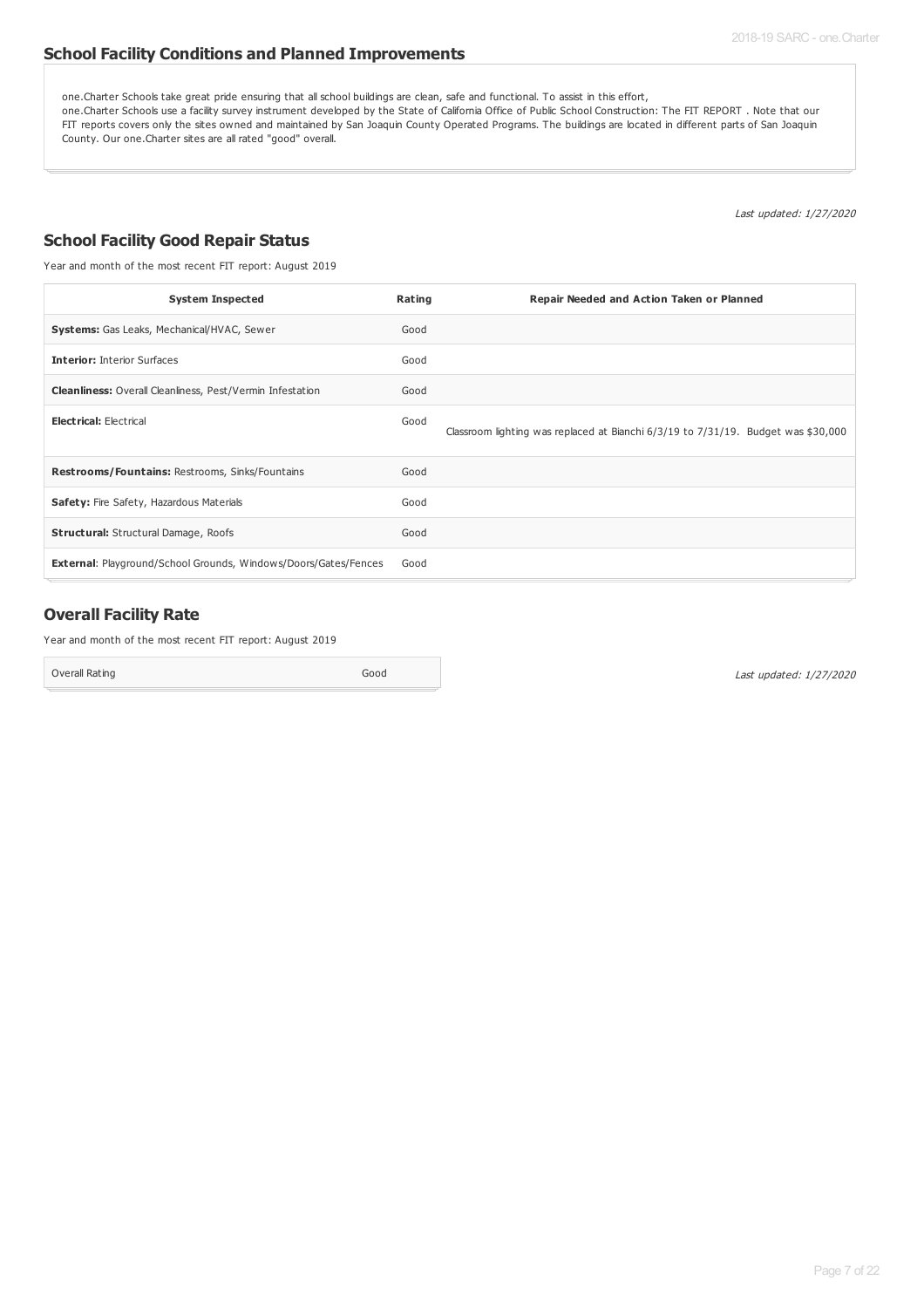# **B. Pupil Outcomes**

# **State Priority: Pupil Achievement**

The SARC provides the following information relevant to the State priority: Pupil Achievement (Priority 4):

- **Statewide assessments** (i.e., California Assessment of Student Performance and Progress [CAASPP] System, which includes the Smarter Balanced Summative Assessments for students in the general education population and the California Alternate Assessments [CAAs] for English language arts/literacy [ELA] and mathematics given in grades three through eight and grade eleven. Only eligible students may participate in the administration of the CAAs. CAAs items are aligned with alternate achievement standards, which are linked with the Common Core State Standards [CCSS] for students with the most significant cognitive disabilities); and
- The percentage of students who have successfully completed courses that satisfy the requirements for entrance to the University of California and the California State University, or career technical education sequences or programs of study.

#### **CAASPP Test Results in ELA and Mathematics for All Students Grades Three through Eight and Grade Eleven Percentage of Students Meeting or Exceeding the State Standard**

| <b>Subject</b>                                       | School<br>$2017 - 18$ | School<br>$2018 - 19$ | <b>District</b><br>$2017 - 18$ | <b>District</b><br>$2018 - 19$ | State<br>$2017 - 18$ | State<br>$2018 - 19$ |
|------------------------------------------------------|-----------------------|-----------------------|--------------------------------|--------------------------------|----------------------|----------------------|
| English Language Arts / Literacy (grades 3-8 and 11) | 12.0%                 | 6.0%                  | 35.0%                          | 38.0%                          | 50.0%                | 50.0%                |
| Mathematics (grades 3-8 and 11)                      | 2.0%                  | $0.0\%$               | 24.0%                          | 25.0%                          | 38.0%                | 39.0%                |

Note: Percentages are not calculated when the number of students tested is ten or less, either because the number of students in this category is too small for statistical accuracy or to protect student privacy.

Note: ELA and Mathematics test results include the Smarter Balanced Summative Assessment and the CAA. The "Percent Met or Exceeded" is calculated by taking the total number of students who met or exceeded the standard on the Smarter Balanced Summative Assessment plus the total number of students who met the standard (i.e., achieved Level 3-Alternate) on the CAAs divided by the total number of students who participated in both assessments.

Last updated: 1/2/2020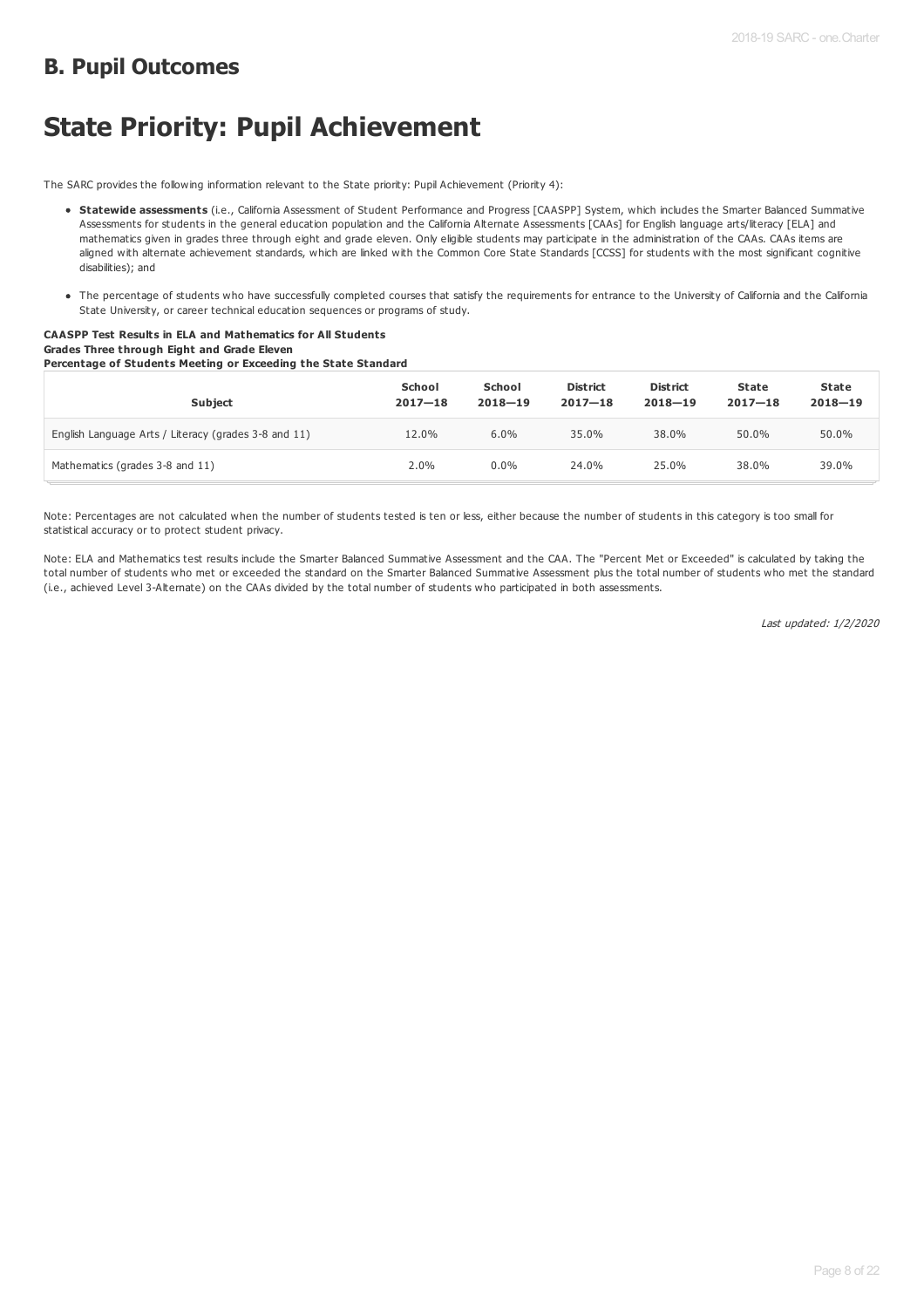#### **CAASPP Test Results in ELA by Student Group Grades Three through Eight and Grade Eleven (School Year 2018—19)**

| <b>Student Group</b>                          | Total Enrollment Number Tested Percent Tested |                                                     |                                    |                                                     | Percent Not Tested  Percent Met or Exceeded |
|-----------------------------------------------|-----------------------------------------------|-----------------------------------------------------|------------------------------------|-----------------------------------------------------|---------------------------------------------|
| All Students                                  | 184                                           | 66                                                  | 35.87%                             | 64.13%                                              | 6.15%                                       |
| Male                                          | 76                                            | 30                                                  | 39.47%                             | 60.53%                                              | 3.33%                                       |
| Female                                        | 108                                           | 36                                                  | 33.33%                             | 66.67%                                              | 8.57%                                       |
| <b>Black or African American</b>              | 29                                            | 10                                                  | 34.48%                             | 65.52%                                              | $0.00\%$                                    |
| American Indian or Alaska Native              | $\hspace{0.05cm} \ldots$                      | $\hspace{0.05cm} -\hspace{0.05cm} -\hspace{0.05cm}$ | $\hspace{0.05cm} -\hspace{0.05cm}$ | $-\!$                                               |                                             |
| Asian                                         | $\hspace{0.05cm} \ldots$                      | $\hspace{0.05cm} -\hspace{0.05cm}$                  | $\overline{\phantom{a}}$           | $\overline{\phantom{a}}$                            |                                             |
| Filipino                                      | $\overline{\phantom{a}}$                      | $\hspace{0.05cm} -\hspace{0.05cm} -\hspace{0.05cm}$ | $\hspace{0.05cm} -\hspace{0.05cm}$ | $\hspace{0.05cm} -\hspace{0.05cm} -\hspace{0.05cm}$ |                                             |
| Hispanic or Latino                            | 112                                           | 41                                                  | 36.61%                             | 63.39%                                              | 9.76%                                       |
| Native Hawaiian or Pacific Islander           | $\overline{\phantom{a}}$                      | $\hspace{0.05cm} -\hspace{0.05cm}$                  | $\overline{\phantom{a}}$           | $\overline{\phantom{a}}$                            |                                             |
| White                                         | 16                                            | 8                                                   | 50.00%                             | 50.00%                                              | $0.00\%$                                    |
| Two or More Races                             | 13                                            | 5                                                   | 38.46%                             | 61.54%                                              | $0.00\%$                                    |
| Socioeconomically Disadvantaged               | 165                                           | 56                                                  | 33.94%                             | 66.06%                                              | 7.27%                                       |
| English Learners                              | 22                                            | 8                                                   | 36.36%                             | 63.64%                                              | 12.50%                                      |
| Students with Disabilities                    | $\hspace{0.05cm} \ldots$                      | $\overline{\phantom{a}}$                            | $\overline{\phantom{a}}$           | $\overline{\phantom{a}}$                            |                                             |
| Students Receiving Migrant Education Services |                                               |                                                     |                                    |                                                     |                                             |
| Foster Youth                                  | $\overline{\phantom{a}}$                      | $\hspace{0.05cm} \ldots$                            | $\hspace{0.05cm} \ldots$           | $\hspace{0.05cm} -\hspace{0.05cm} -\hspace{0.05cm}$ |                                             |
| Homeless                                      | 28                                            | 17                                                  | 60.71%                             | 39.29%                                              | 11.76%                                      |

Note: ELA test results include the Smarter Balanced Summative Assessment and the CAA. The "Percent Met or Exceeded" is calculated by taking the total number of students who met or exceeded the standard on the Smarter Balanced Summative Assessment plus the total number of students who met the standard (i.e., achieved Level 3-Alternate) on the CAAs divided by the total number of students who participated in both assessments.

Note: Double dashes (--) appear in the table when the number of students is ten or less, either because the number of students in this category is too small for statistical accuracy or to protect student privacy.

Note: The number of students tested includes all students who participated in the test whether they received a score or not; however, the number of students tested is not the number that was used to calculate the achievement level percentages. The achievement level percentages are calculated using only students who received scores.

Last updated: 1/2/2020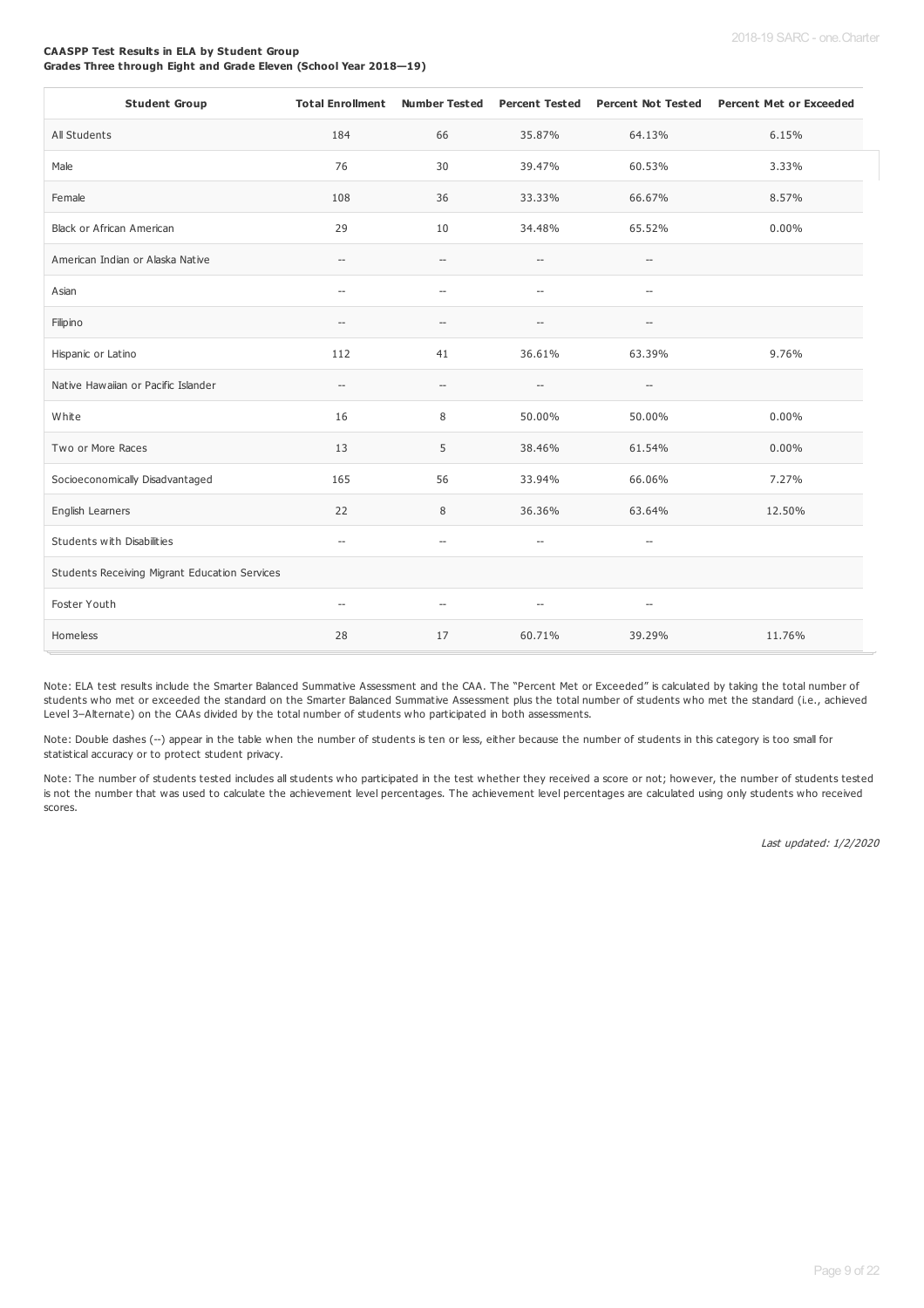#### **CAASPP Test Results in Mathematics by Student Group Grades Three through Eight and Grade Eleven (School Year 2018—19)**

| <b>Student Group</b>                          | Total Enrollment Number Tested Percent Tested |                                                     |                          |                                                     | Percent Not Tested  Percent Met or Exceeded |
|-----------------------------------------------|-----------------------------------------------|-----------------------------------------------------|--------------------------|-----------------------------------------------------|---------------------------------------------|
| All Students                                  | 184                                           | 70                                                  | 38.04%                   | 61.96%                                              | $0.00\%$                                    |
| Male                                          | 75                                            | 31                                                  | 41.33%                   | 58.67%                                              | $0.00\%$                                    |
| Female                                        | 109                                           | 39                                                  | 35.78%                   | 64.22%                                              | $0.00\%$                                    |
| Black or African American                     | 28                                            | 11                                                  | 39.29%                   | 60.71%                                              | $0.00\%$                                    |
| American Indian or Alaska Native              | $\overline{\phantom{a}}$                      | $\hspace{0.05cm} -\hspace{0.05cm} -\hspace{0.05cm}$ | $\hspace{0.05cm} -$      | $\overline{\phantom{a}}$                            |                                             |
| Asian                                         | $\overline{\phantom{a}}$                      | $\overline{\phantom{a}}$                            | $\overline{\phantom{a}}$ | $\overline{\phantom{a}}$                            |                                             |
| Filipino                                      | $\hspace{0.05cm} -$                           | $- -$                                               | $\hspace{0.05cm} -$      | $-\!$                                               |                                             |
| Hispanic or Latino                            | 114                                           | 42                                                  | 36.84%                   | 63.16%                                              | $0.00\%$                                    |
| Native Hawaiian or Pacific Islander           | $\overline{\phantom{a}}$                      | $- -$                                               | $\overline{\phantom{a}}$ | $-\!$                                               |                                             |
| White                                         | 16                                            | 9                                                   | 56.25%                   | 43.75%                                              | $0.00\%$                                    |
| Two or More Races                             | 13                                            | 6                                                   | 46.15%                   | 53.85%                                              | $0.00\%$                                    |
| Socioeconomically Disadvantaged               | 166                                           | 60                                                  | 36.14%                   | 63.86%                                              | $0.00\%$                                    |
| English Learners                              | 22                                            | 8                                                   | 36.36%                   | 63.64%                                              | $0.00\%$                                    |
| Students with Disabilities                    | $\hspace{0.05cm} \ldots$                      | --                                                  | $\overline{\phantom{a}}$ | $\overline{\phantom{m}}$                            |                                             |
| Students Receiving Migrant Education Services |                                               |                                                     |                          |                                                     |                                             |
| Foster Youth                                  | $\overline{\phantom{a}}$                      | $\hspace{0.05cm} -\hspace{0.05cm}$                  | $\overline{a}$           | $\hspace{0.05cm} -\hspace{0.05cm} -\hspace{0.05cm}$ |                                             |
| Homeless                                      | 28                                            | 17                                                  | 60.71%                   | 39.29%                                              | 0.00%                                       |

Note: Mathematics test results include the Smarter Balanced Summative Assessment and the CAA. The "Percent Met or Exceeded" is calculated by taking the total number of students who met or exceeded the standard on the Smarter Balanced Summative Assessment plus the total number of students who met the standard (i.e., achieved Level 3–Alternate) on the CAAs divided by the total number of students who participated in both assessments.

Note: Double dashes (--) appear in the table when the number of students is ten or less, either because the number of students in this category is too small for statistical accuracy or to protect student privacy.

Note: The number of students tested includes all students who participated in the test whether they received a score or not; however, the number of students tested is not the number that was used to calculate the achievement level percentages. The achievement level percentages are calculated using only students who received scores.

Last updated: 1/2/2020

### **Career Technical Education (CTE) Programs (School Year 2018—19)**

CTE was not offered at one.Charter for the 2018-19 school year.

Last updated: 1/27/2020

## **Career Technical Education (CTE) Participation (School Year 2018—19)**

| Measure                                                                                                                 | <b>CTE Program Participation</b> |
|-------------------------------------------------------------------------------------------------------------------------|----------------------------------|
| Number of Pupils Participating in CTE                                                                                   |                                  |
| Percent of Pupils that Complete a CTE Program and Earn a High School Diploma                                            | $0.00\%$                         |
| Percent of CTE Courses that are Sequenced or Articulated Between the School and Institutions of Postsecondary Education | $0.00\%$                         |

Last updated: 1/27/2020

### **Courses for University of California (UC) and/or California State University (CSU) Admission**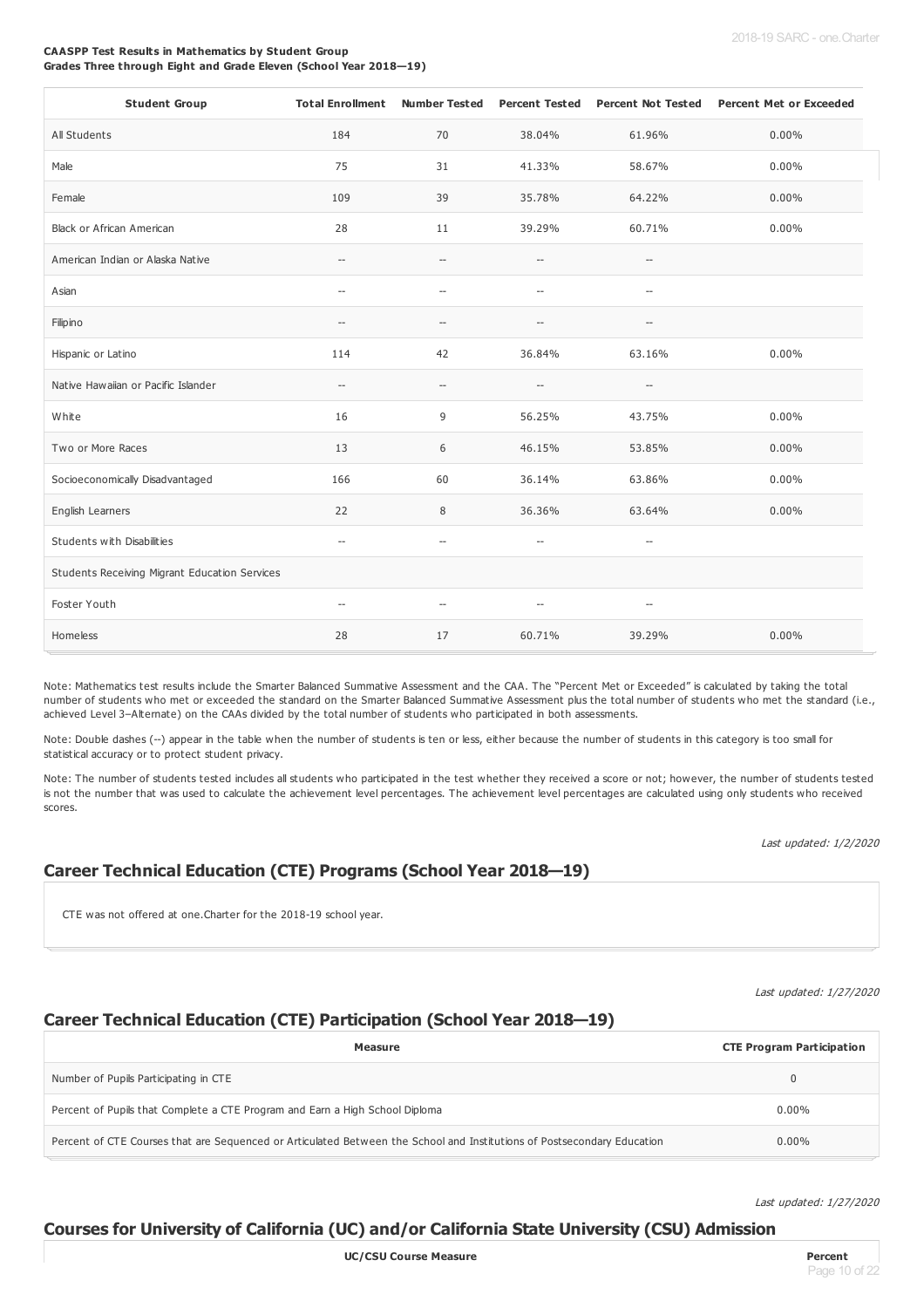| 2018—19 Pupils Enrolled in Courses Required for UC/CSU Admission          | 2.00%    |
|---------------------------------------------------------------------------|----------|
| 2017-18 Graduates Who Completed All Courses Required for UC/CSU Admission | $0.00\%$ |

 $\mathbb{R}$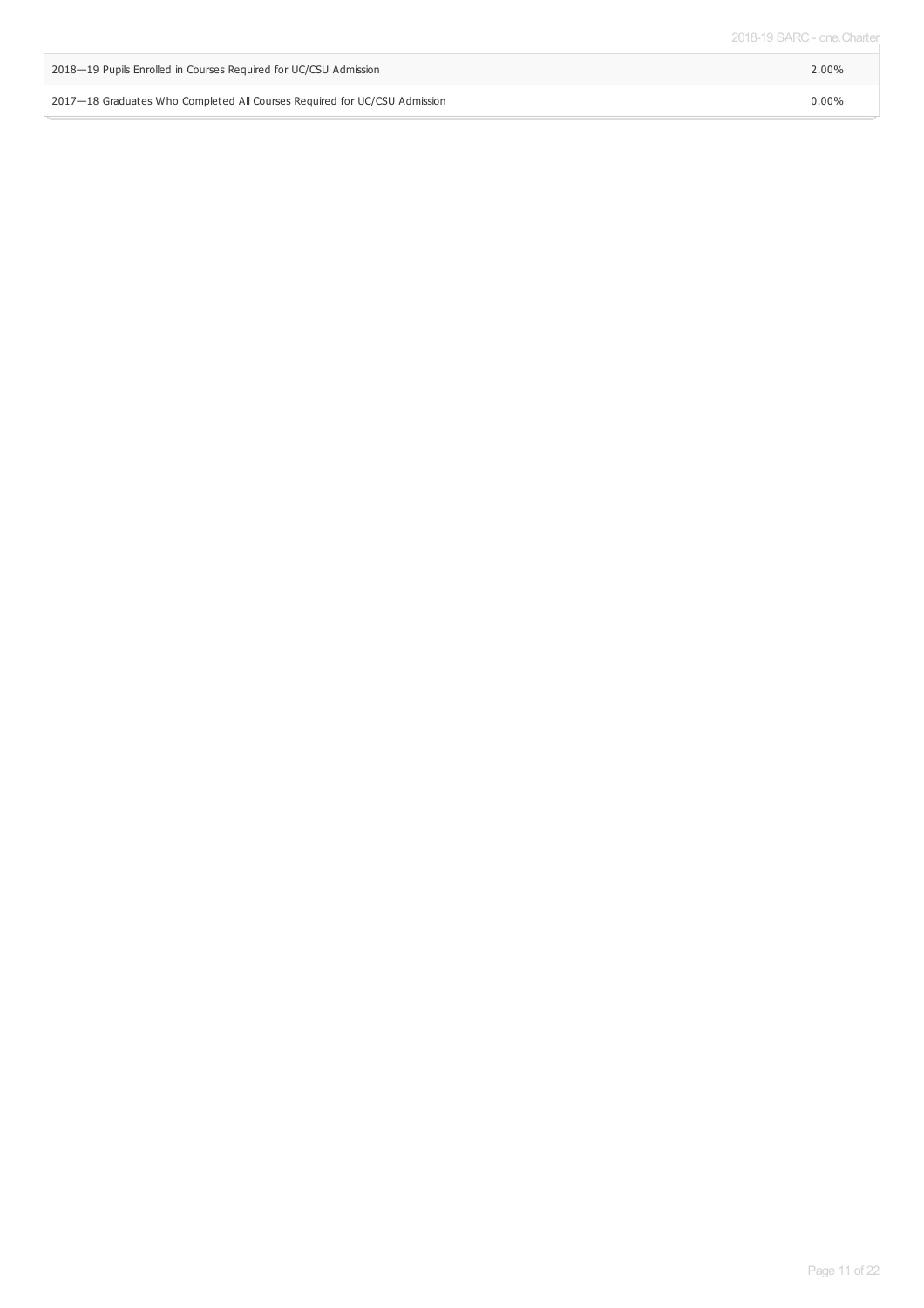# Last updated: 1/21/2020 **State Priority: Other Pupil Outcomes**

The SARC provides the following information relevant to the State priority: Other Pupil Outcomes (Priority 8):

Pupil outcomes in the subject area of physical education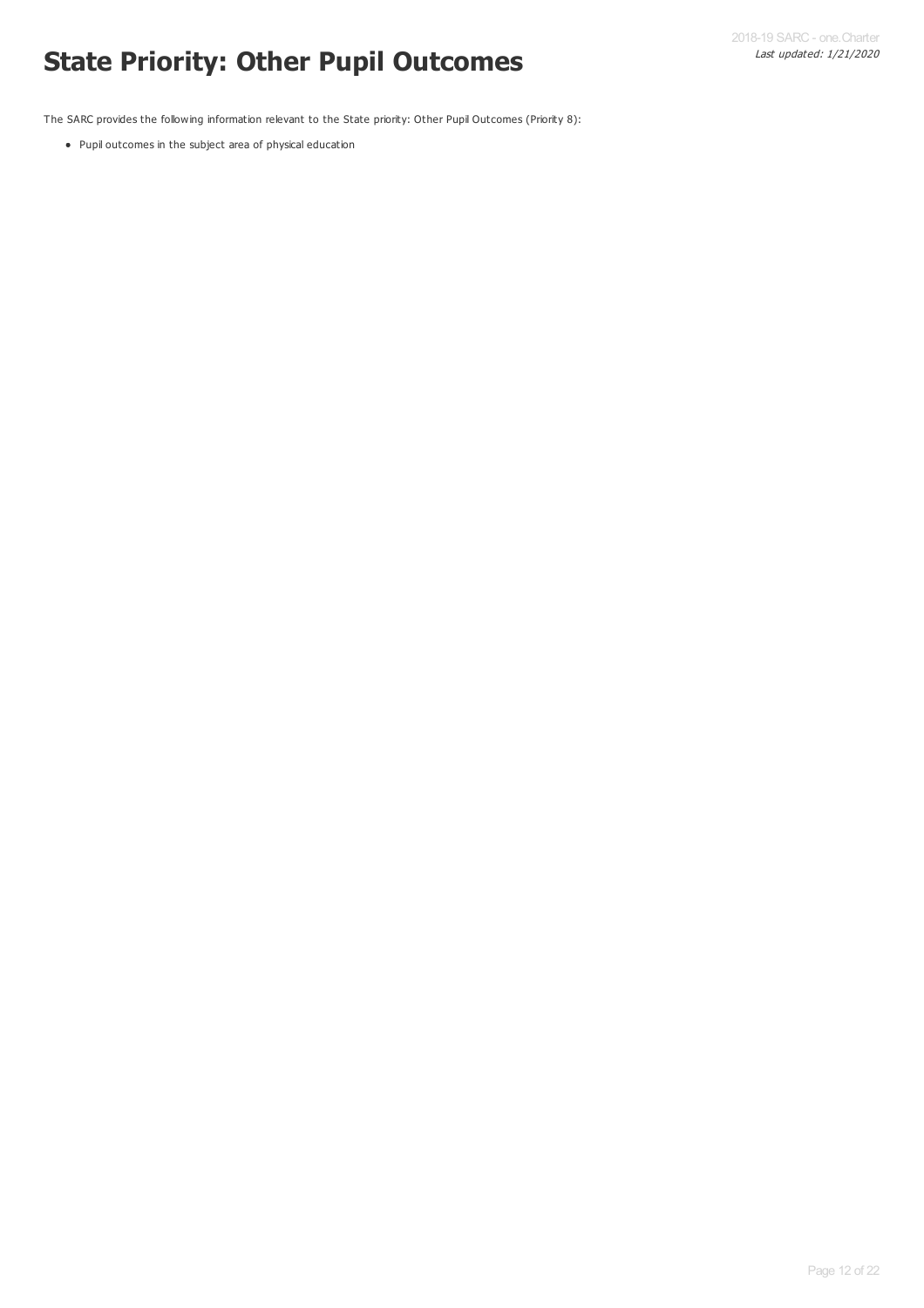# **C. Engagement**

# **State Priority: Parental Involvement**

The SARC provides the following information relevant to the State priority: Parental Involvement (Priority 3):

Efforts the school district makes to seek parent input in making decisions for the school district and each school site

#### **Opportunities for Parental Involvement (School Year 2019—20)**

Opportunities for parental involvement

The San Joaquin County Office of Education Alternative Programs recognizes that parents, guardians, and families are some of the most important members of the team that helps a student succeed. Student success increases when the school and parents/caregivers work in partnership. Parent involvement and family engagement are targeted and emphasized in goals found in the aligned LCAP, WASC, and SPSA plans.

During the 2018-19 school year, a family engagement team was established. The team is responsible to provide support and learning opportunities for families through workshops, seminars, and school events. The program used the Family Engagement Toolkit provided by the California Department of Education as guidance, as well as established a committee to work through the toolkit. The main objectives of the committee include identifying ways to build trusting relationships with the families we serve and to ensure all family engagement efforts are tied to student learning.

During the 2019-20 school year, the family engagement specialists continued to promote family involvement in a variety of ways. Workshops were added to school site council and district English learner advisory committee meetings. In addition, a calendar of workshops are offered at different sites throughout San Joaquin County. Site specific workshops are also available based on the needs of individual sites. Parents can attend any workshop.

In addition to workshops, families are also invited to focus groups that have been scheduled at different sites on different dates and times throughout the school year. Parents in attendance are encouraged to provide feedback related to the program, as well as to make improvement suggestions.

Parents and families are invited to events throughout the year such as Back-to-School nights, Open House nights, student showcases, student Graduation by Exploration presentations, and parent/teacher conferences. Parents are also encouraged to participate as members in the school site council and district English learner advisory committee, attend LCAP meetings, and volunteer at quests or in the classroom. During student enrollment, parents and families are active participants and receive a 'Parent Involvement' magnet that lists important school event dates. Translation services are provided when needed and/or requested. Parents are also invited to take a parent survey to gather feedback and input related to programs and services offered by SJCOE. The survey questions focus on communication, school safety, parent involvement, and access to community resources. The responses from the parents are reviewed and influence topics of workshops as well as discussion points during focus groups.

During weekly enrollments parents and caregivers are given a pamphlet that explains the family engagement program and what is offered. Parents are also given dates of upcoming focus groups, workshops and parenting classes. Parents are also given information related to Peachjar and Facebook; two additional ways the team is reaching out to families to keep them up to date on ways to be involved with the school. By the fall 2020, parents will also be invited to participate on the Family Engagement Committee.

Parents and caregivers who would like to know more about parental involvement opportunities available throughout the program should reach out to Lindsey Clark (209)292-2660 or Jennifer DeAngelo (209) 292-2658.

# **State Priority: Pupil Engagement**

Last updated: 1/16/2020

The SARC provides the following information relevant to the State priority: Pupil Engagement (Priority 5):

- High school dropout rates; and
- High school graduation rates

### **Dropout Rate and Graduation Rate (Four-Year Cohort Rate)**

|                  | School      | <b>District</b> | <b>State</b> |
|------------------|-------------|-----------------|--------------|
| <b>Indicator</b> | $2015 - 16$ | $2015 - 16$     | $2015 - 16$  |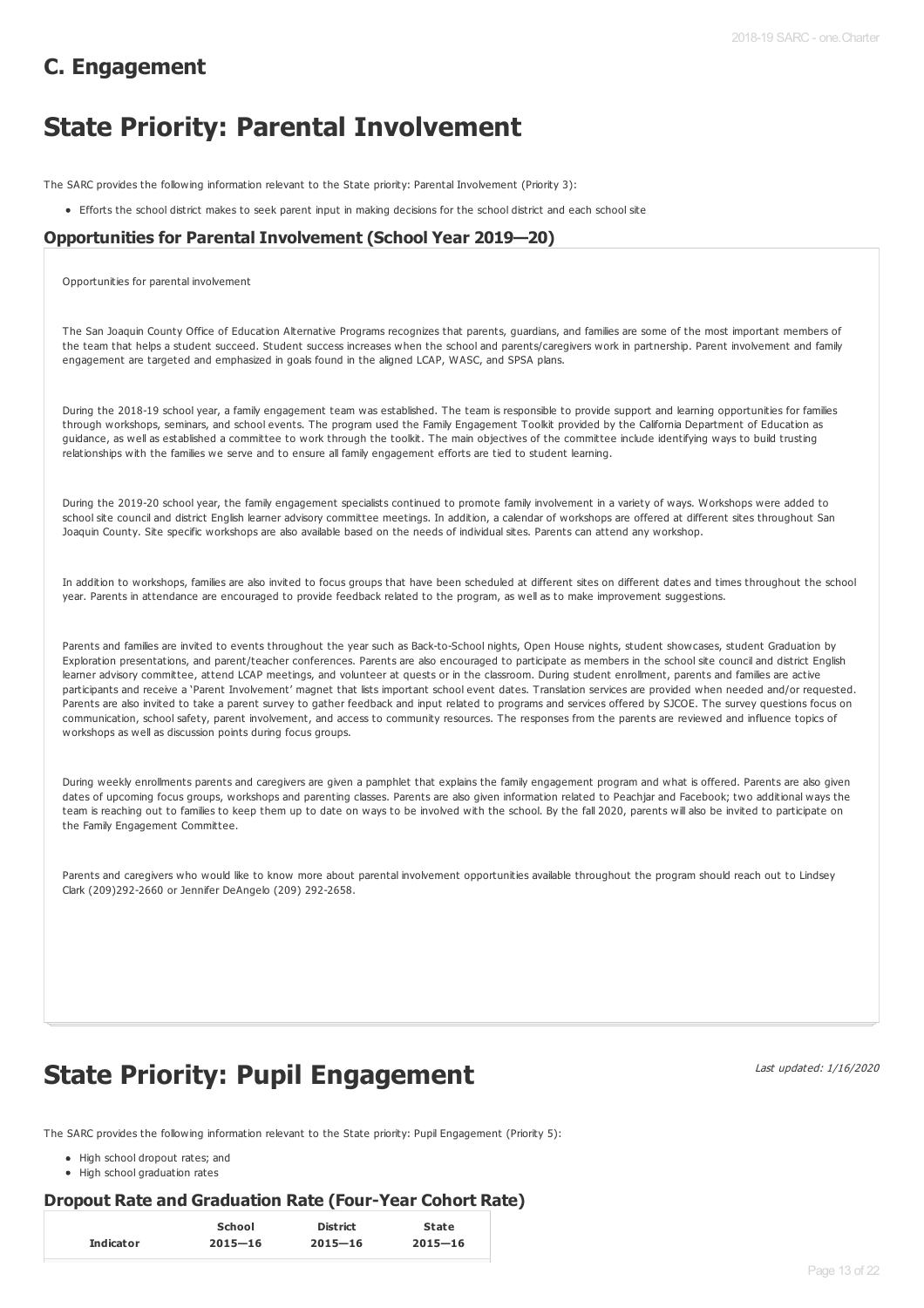| Dropout Rate    | 29.00% | 50.90% | $9.70\%$ |
|-----------------|--------|--------|----------|
| Graduation Rate | 24.30% | $\sim$ | 83.80%   |

| <b>Indicator</b> | School<br>$2016 - 17$ | School<br>$2017 - 18$ | <b>District</b><br>$2016 - 17$ | <b>District</b><br>$2017 - 18$ | State<br>$2016 - 17$ | <b>State</b><br>$2017 - 18$ |
|------------------|-----------------------|-----------------------|--------------------------------|--------------------------------|----------------------|-----------------------------|
| Dropout Rate     | 19.60%                | 32.00%                | 33.90%                         | 32.00%                         | 9.10%                | 9.60%                       |
| Graduation Rate  | 17.80%                | 20.70%                | $\hspace{0.05cm} \ldots$       | $\hspace{0.05cm} -$            | 82.70%               | 83.00%                      |



For the formula to calculate the 2016–17 and 2017–18 adjusted cohort graduation rate, see the 2018–19 Data Element Definitions document located on the SARC web page at <https://www.cde.ca.gov/ta/ac/sa/>.

Last updated: 1/2/2020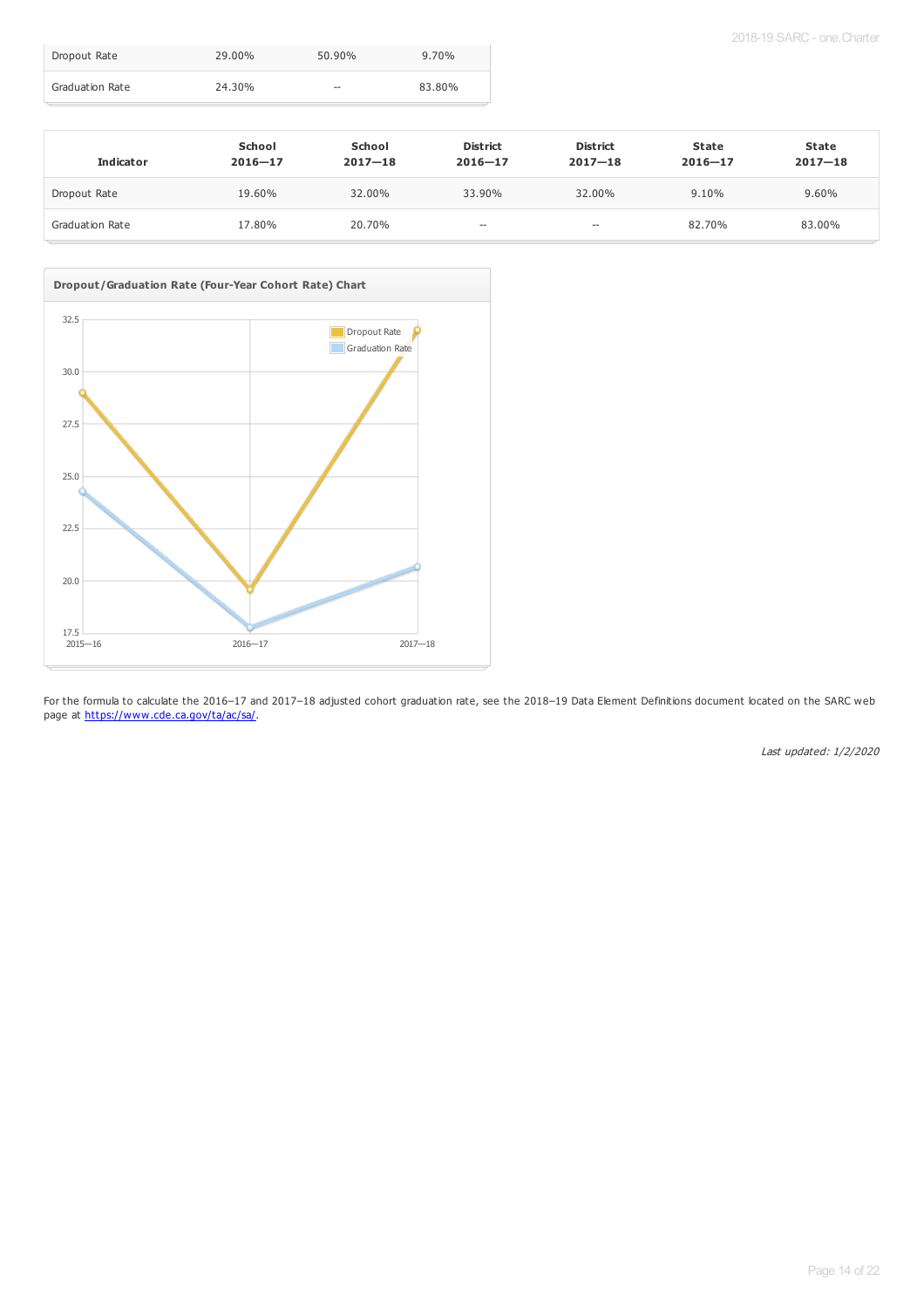# **State Priority: School Climate**

The SARC provides the following information relevant to the State priority: School Climate (Priority 6):

- Pupil suspension rates;
- Pupil expulsion rates; and
- Other local measures on the sense of safety

#### **Suspensions and Expulsions**

| Rate        | <b>School</b><br>$2016 - 17$ | <b>School</b><br>$2017 - 18$ | <b>School</b><br>$2018 - 19$ | <b>District</b><br>$2016 - 17$ | <b>District</b><br>$2017 - 18$ | <b>District</b><br>$2018 - 19$ | State<br>$2016 - 17$ | <b>State</b><br>$2017 - 18$ | <b>State</b><br>$2018 - 19$ |
|-------------|------------------------------|------------------------------|------------------------------|--------------------------------|--------------------------------|--------------------------------|----------------------|-----------------------------|-----------------------------|
| Suspensions | 8.10%                        | 5.30%                        | 2.30%                        | 7.00%                          | 9.40%                          | 6.90%                          | 3.60%                | 3.50%                       | 3.50%                       |
| Expulsions  | $0.00\%$                     | $0.00\%$                     | $0.00\%$                     | $0.00\%$                       | 0.10%                          | 0.10%                          | 0.10%                | 0.10%                       | 0.10%                       |

Last updated: 1/2/2020

## **School Safety Plan (School Year 2019—20)**

#### School Safety Plan

All COSP school sites have a comprehensive school safety plan in accordance with the Safe Schools policy, which includes a specific emergency operations plan. In compliance with SB 187, the plan is reviewed and revised annually for each school site. Site safety plans are aligned with the National Incident Management System (NIMS) and California Standardized Emergency Management Systems (SEMS) utilizing Incident Command System (ICS). Each document is prepared for the use of employees at a specific school site in the event of an emergency, disaster, or crisis situation.

At the beginning of each school year, COSP school site staff update their Site Specific Emergency Plan. This was addressed on 8/5/19 and 9/12/19. Input was sought from parents, staff, law enforcement, fire representative, and first responders. The Site Specific Emergency Plan includes the site safety plan, San Joaquin County Office of Education's Disaster Plan, updated site maps/evacuation routes, and Emergency Medical Services Authority (EMSA) emergency first aid guidelines of California Schools. Schools are annually restocked with first aid supplies and teachers are issued a "grab and go" emergency backpack in the event of an evacuation. The school nurse collaborates with parents/guardians of students with special needs in order to provide medical emergency kits in accordance with their Individualized School Health Plan, ISHP. A copy of the Emergency Plan binder is housed at the school site and the COSP Director's office and is available for parent/guardian review. The Site Specific Emergency Plan is a template that all Court, Community, BFA, and one.Charter schools use. The template is amended by each site to include site specific information.

COSP also collaborates with community agencies and county employed clinicians that focus on violence prevention and who provide direct services to students/families; i.e. Child Abuse Prevention Council and 654 Probation.

Emergency preparedness training is offered annually to all staff by the Emergency Preparedness Coordinator at SJCOE. Staff training opportunities are provided on 1/16/2020. Active Shooter Training is offered to all staff annually by Keenan Safe Schools Modules. Staff received training opportunities on 9/11/19. Annual professional development is offered in managing assaultive behavior on 9/9/19, 10/7/19, 11/7/19, and 12/2/19; mental health first aid training on 10/24/19; drug impairment recognition on 10/14-15/2019; and classroom management skill building throughout the year.

Also at the beginning of the school year, the school counselors distribute a crisis file that provides on-line resources for teaching and support staff. County Operated Schools and Programs staff resources include:

• Directions to follow in case of an emergency, crisis or injury, lockdown, or active shooter(s) or dangerous person(s) on or near campus

- COSP Emergency Hotline phone number
- A bomb threat checklist
- Listing of emergency phone numbers
- Tips for de-escalating a conflict
- Suicide intervention information, suicide hotline and San Joaquin County Mental Health contact information
- Resource numbers (Runaway hotline, shelter and "safe house" contact numbers, Public Health immunization and HIV/AIDS information)
- Child abuse prevention information
- CPS reporting form
- State laws pertaining to unlawful conduct and sexual intercourse with a minor
- Smoking cessation resource list
- Community Resources

.

In order to promote safety and mitigate negative interactions, students participate in bullying prevention, life skills, and positive relationship building activities though out the school year through PBIS interventions and BASE resources. During the 2019-2020 school year, the one.Program school staff, students, and parents receive suicide prevention resources in accordance with AB2246.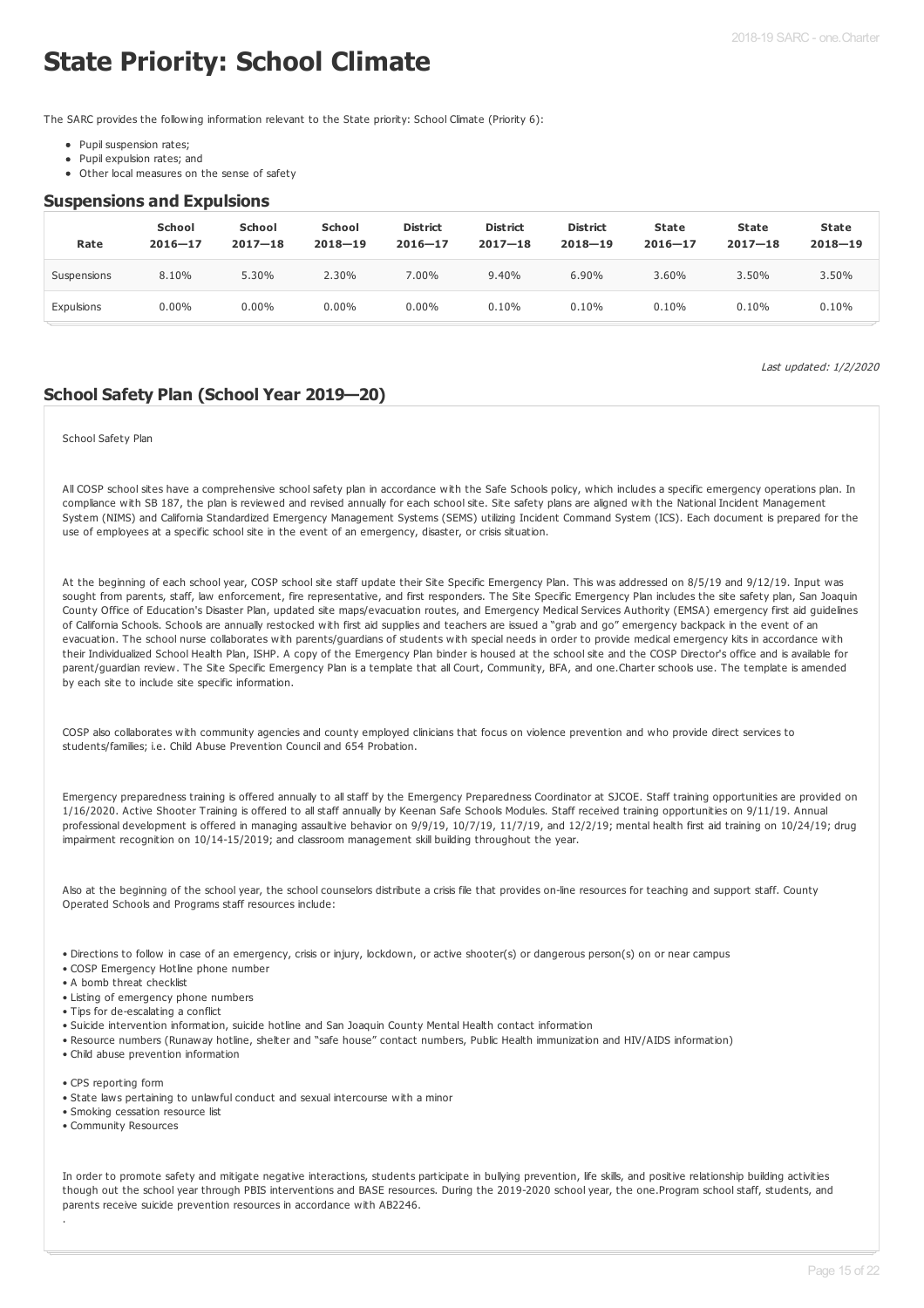Last updated: 1/14/2020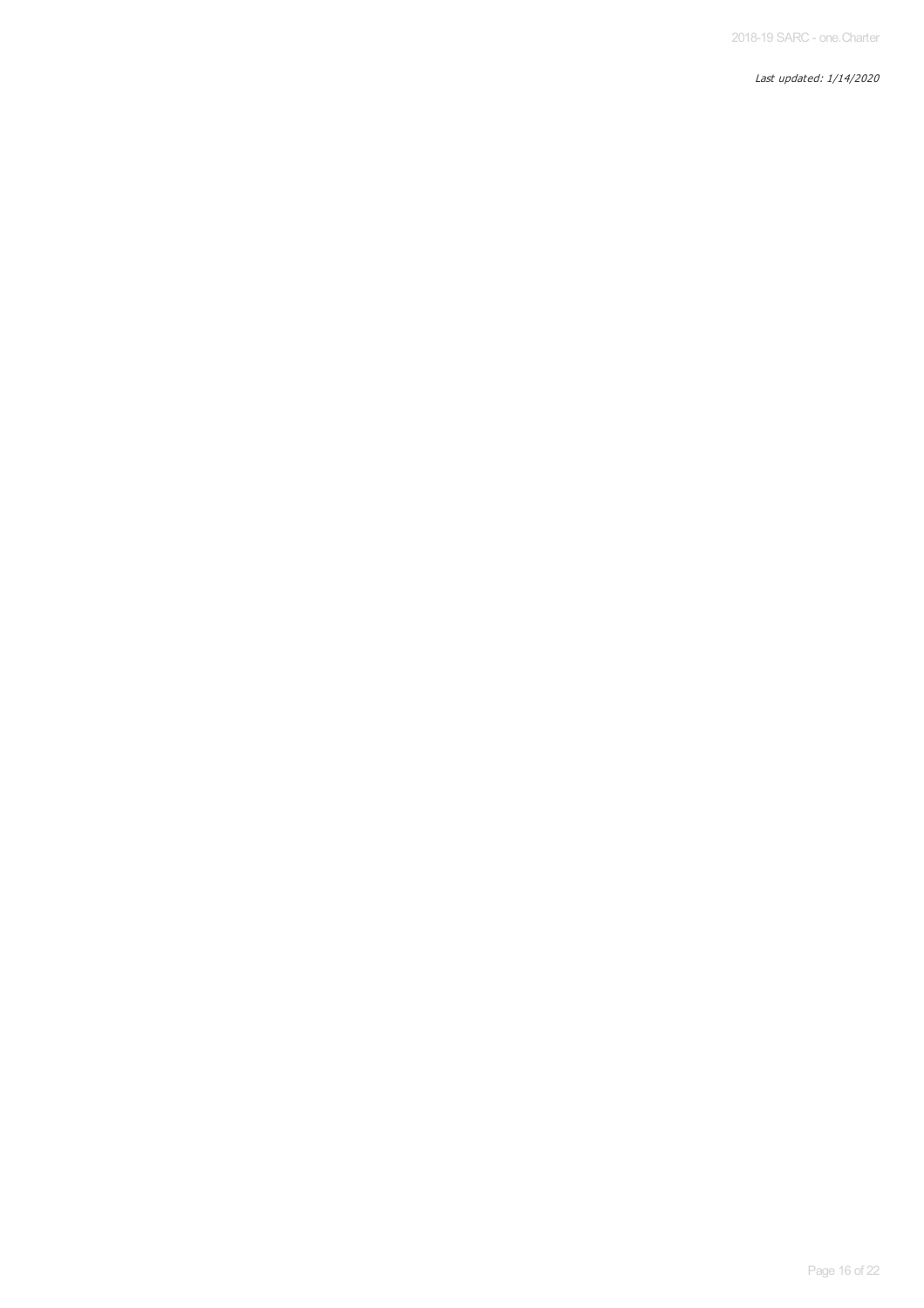# **D. Other SARC Information**

The information in this section is required to be in the SARC but is not included in the state priorities for LCFF.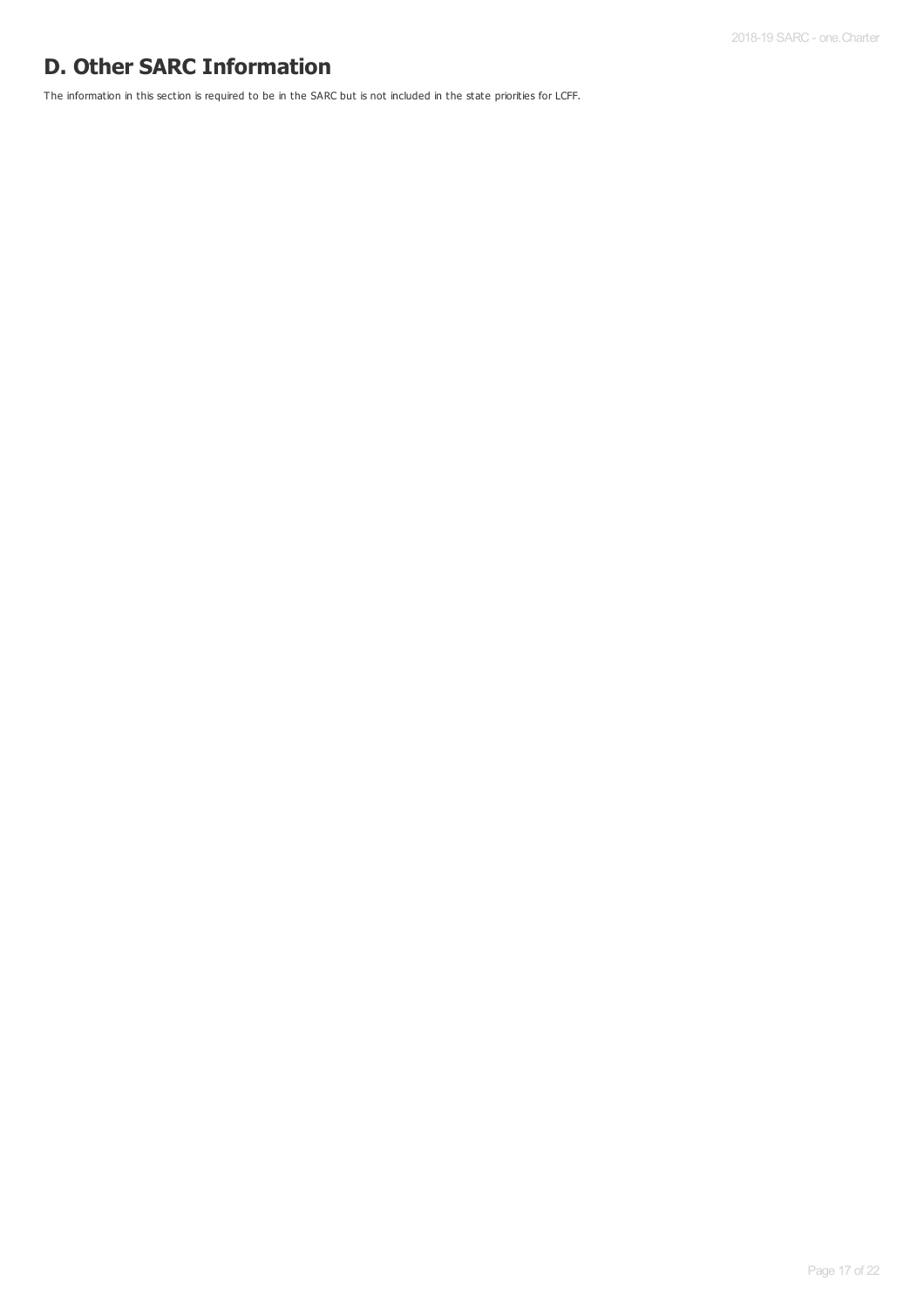## **Average Class Size and Class Size Distribution (Secondary) (School Year 2016—17)**

|                |                           | Number of Classes * | Number of Classes * | Number of Classes * |
|----------------|---------------------------|---------------------|---------------------|---------------------|
| Subject        | <b>Average Class Size</b> | $1 - 22$            | $23 - 32$           | $33+$               |
| English        | 23.00                     |                     | 8                   |                     |
| Mathematics    | 25.00                     |                     | 6                   |                     |
| Science        | 26.00                     |                     | 4                   |                     |
| Social Science | 27.00                     |                     | 9                   |                     |

\* Number of classes indicates how many classrooms fall into each size category (a range of total students per classroom). At the secondary school level, this information is reported by subject area rather than grade level.

### **Average Class Size and Class Size Distribution (Secondary) (School Year 2017—18)**

| Subject        | <b>Average Class Size</b> | Number of Classes *<br>$1 - 22$ | Number of Classes *<br>$23 - 32$ | Number of Classes *<br>$33+$ |
|----------------|---------------------------|---------------------------------|----------------------------------|------------------------------|
| English        | 24.00                     |                                 | 11                               |                              |
| Mathematics    | 24.00                     |                                 | 11                               |                              |
| Science        | 43.00                     |                                 |                                  | 6                            |
| Social Science | 29.00                     |                                 | 9                                |                              |

\* Number of classes indicates how many classrooms fall into each size category (a range of total students per classroom). At the secondary school level, this information is reported by subject area rather than grade level.

## **Average Class Size and Class Size Distribution (Secondary) (School Year 2018—19)**

| Subject        | <b>Average Class Size</b> | Number of Classes *<br>$1 - 22$ | Number of Classes *<br>$23 - 32$ | Number of Classes *<br>$33+$ |
|----------------|---------------------------|---------------------------------|----------------------------------|------------------------------|
| English        | 20.00                     | 23                              |                                  |                              |
| Mathematics    | 20.00                     | 23                              |                                  |                              |
| Science        | 28.00                     |                                 | 17                               |                              |
| Social Science | 24.00                     |                                 | 20                               |                              |

\* Number of classes indicates how many classrooms fall into each size category (a range of total students per classroom). At the secondary school level, this information is reported by subject area rather than grade level.

Last updated: 1/16/2020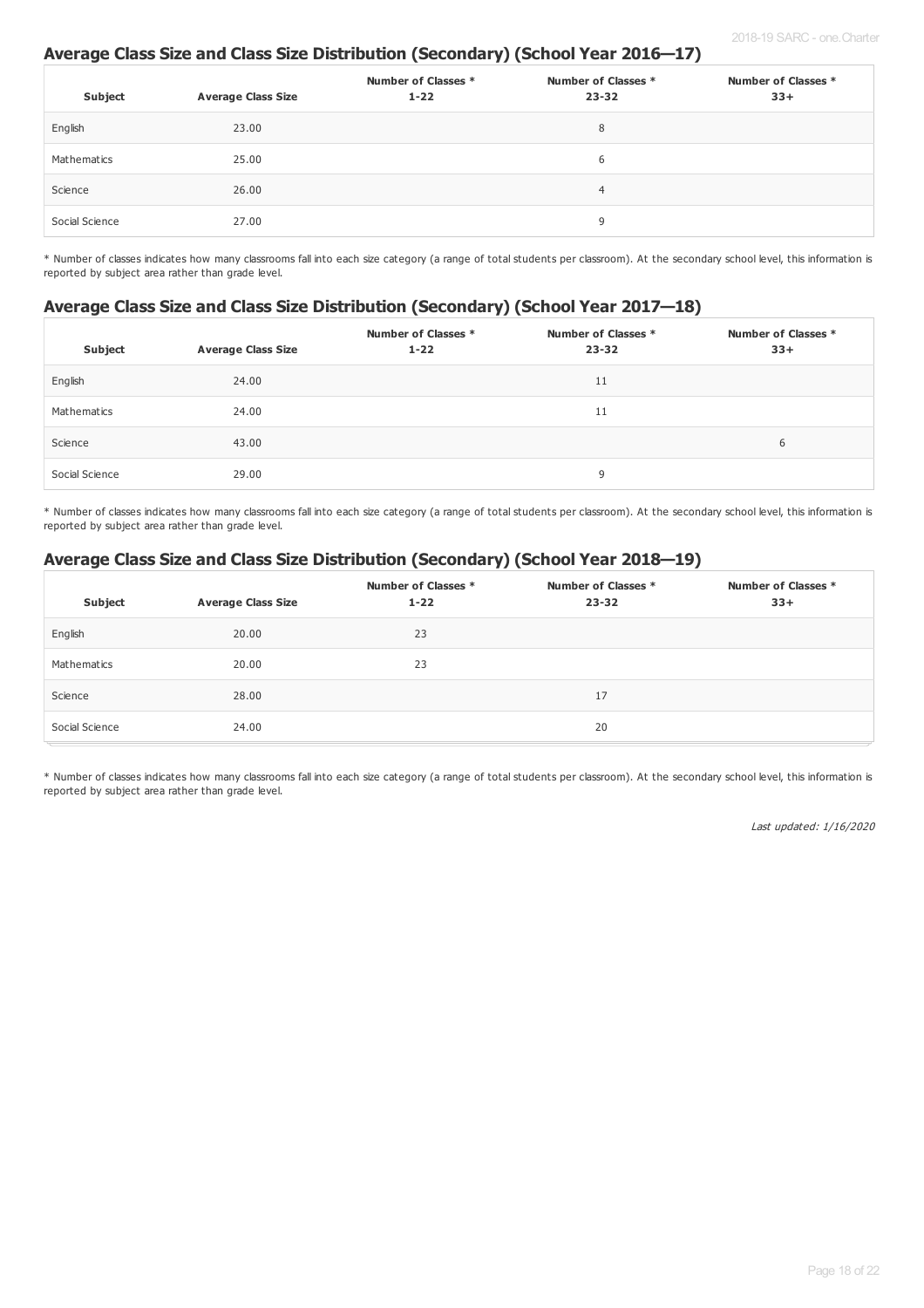2018-19 SARC - one.Charter

## **Ratio of Academic Counselors to Pupils (School Year 2018—19)**

|             | <b>Title</b> | Ratio** |
|-------------|--------------|---------|
| Counselors* |              | 221.30  |

\*One Full Time Equivalent (FTE) equals one staff member working full time; one FTE could also represent two staff members who each work 50 percent of full time. \*\*Average Number of Pupils per Counselor

Last updated: 1/2/2020

# **Student Support Services Staff (School Year 2018—19)**

| <b>Title</b>                                                  | Number of FTE* Assigned to School |
|---------------------------------------------------------------|-----------------------------------|
| Counselor (Academic, Social/Behavioral or Career Development) | 2.30                              |
| Library Media Teacher (Librarian)                             |                                   |
| Library Media Services Staff (Paraprofessional)               |                                   |
| Psychologist                                                  |                                   |
| Social Worker                                                 |                                   |
| Nurse                                                         | 0.20                              |
| Speech/Language/Hearing Specialist                            |                                   |
| Resource Specialist (non-teaching)                            | 1.00                              |
| Other                                                         |                                   |

\*One Full Time Equivalent (FTE) equals one staff member working full time; one FTE could also represent two staff members who each work 50 percent of full time.

Last updated: 1/2/2020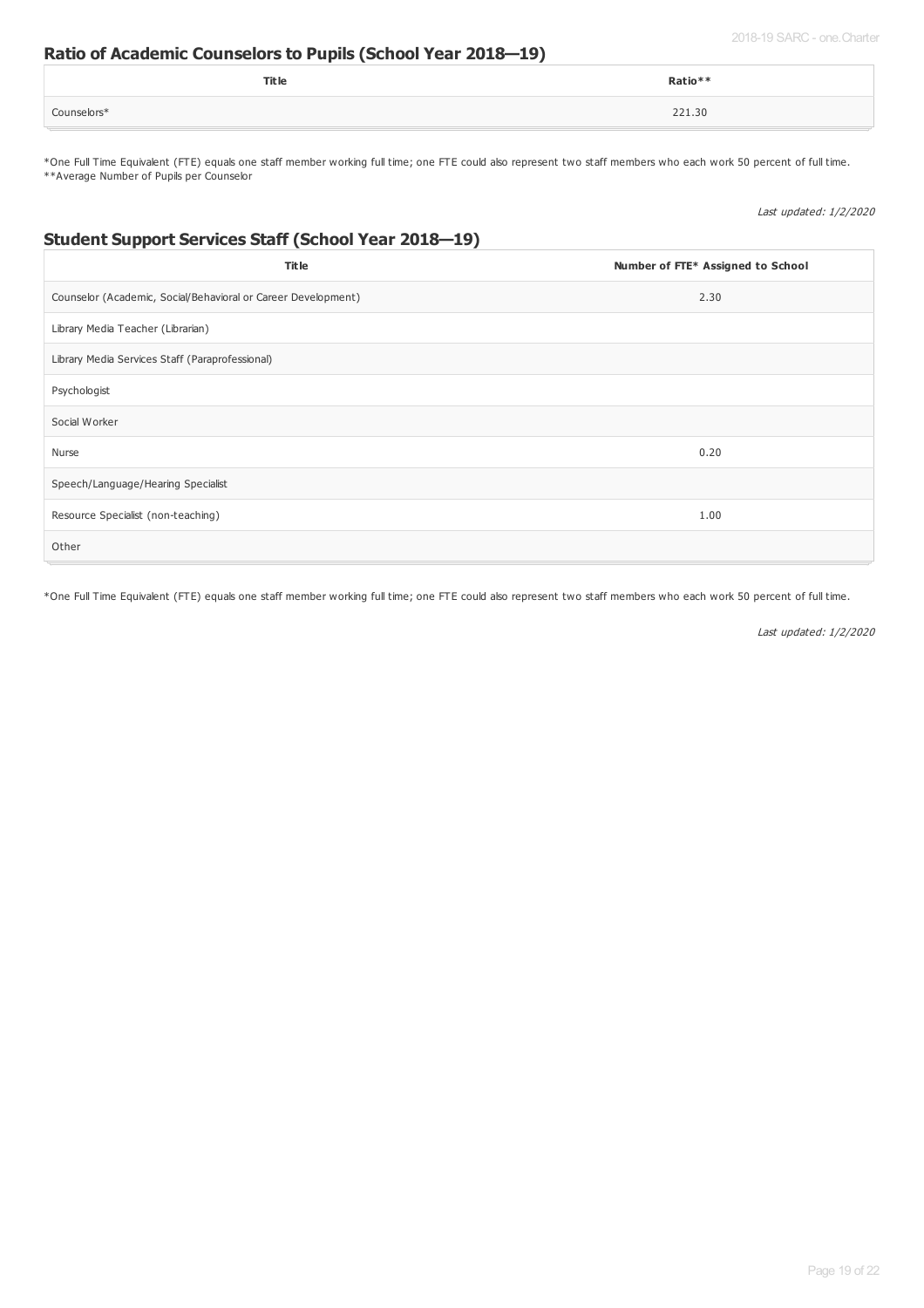#### 2018-19 SARC - one.Charter

# **Expenditures Per Pupil and School Site Teacher Salaries (Fiscal Year 2017—18)**

| Level                                         | <b>Total Expenditures Per Pupil</b> | <b>Expenditures Per Pupil</b><br>(Restricted) | <b>Expenditures Per Pupil</b><br>(Unrestricted)     | <b>Average Teacher Salary</b>                       |
|-----------------------------------------------|-------------------------------------|-----------------------------------------------|-----------------------------------------------------|-----------------------------------------------------|
| School Site                                   | \$10726.33                          | \$179.70                                      | \$10546.63                                          | \$64347.00                                          |
| District                                      | N/A                                 | N/A                                           | $\hspace{0.05cm} -\hspace{0.05cm} -\hspace{0.05cm}$ | \$64347.00                                          |
| Percent Difference - School Site and District | N/A                                 | N/A                                           | $\hspace{0.05cm} -\hspace{0.05cm} -\hspace{0.05cm}$ | $0.00\%$                                            |
| State                                         | N/A                                 | N/A                                           | \$7506.64                                           | $\hspace{0.05cm} -\hspace{0.05cm} -\hspace{0.05cm}$ |
| Percent Difference - School Site and State    | N/A                                 | N/A                                           | 34.00%                                              | $\hspace{0.1mm}-\hspace{0.1mm}-\hspace{0.1mm}$      |

Note: Cells with N/A values do not require data.

Last updated: 1/10/2020

# **Types of Services Funded (Fiscal Year 2018—19)**

Edmentum Supplemental Courseware and Assessment Program Core Curriculum and materials/supplies Parental Involvement Professional Development Summer School Mental Health Clinicians Truancy Task Force Positive Behavior Intervention Services Restorative Practices

Last updated: 1/23/2020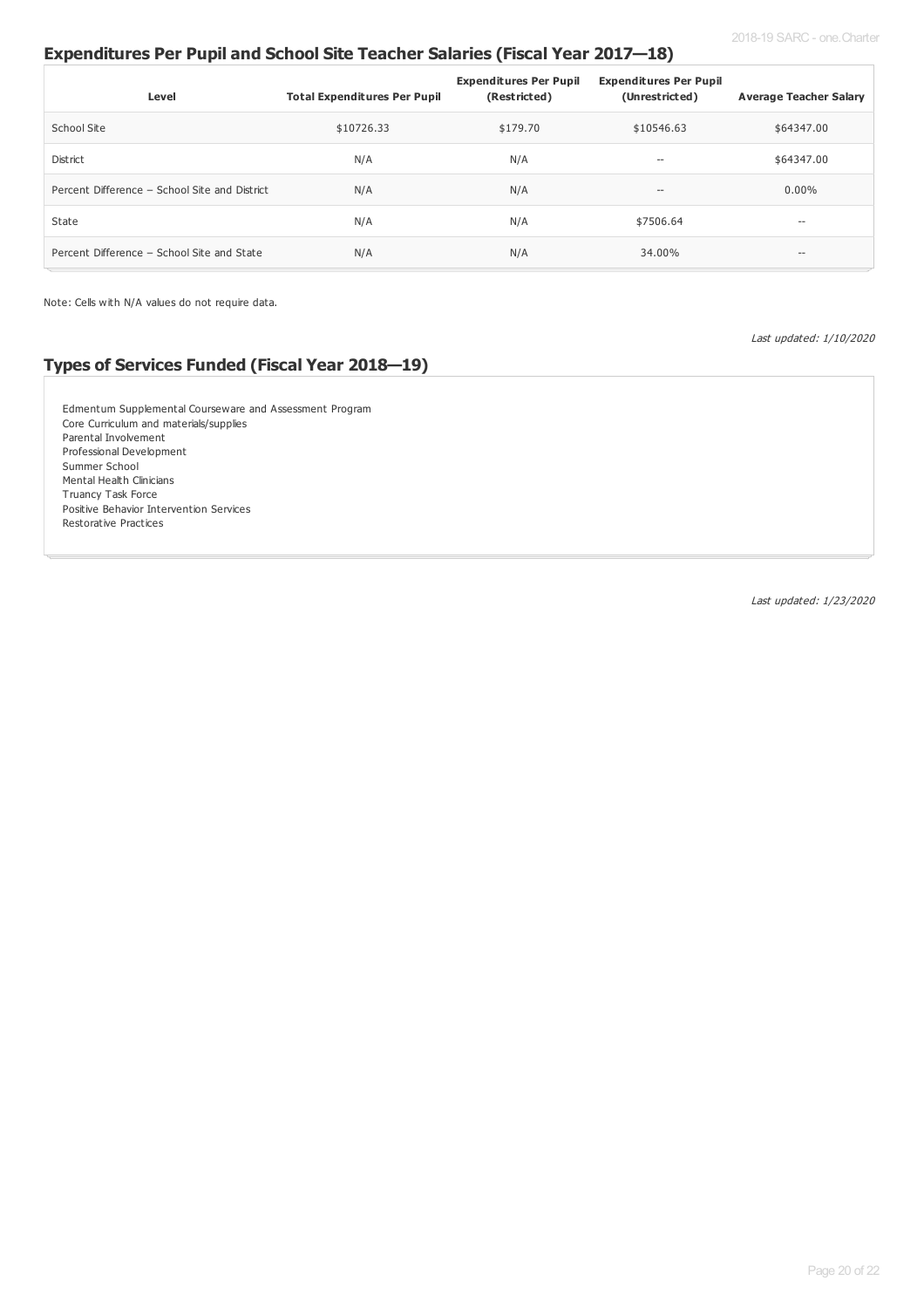# **Teacher and Administrative Salaries (Fiscal Year 2017—18)**

| Category                                      | <b>District Amount</b> | <b>State Average For Districts In Same Category</b> |
|-----------------------------------------------|------------------------|-----------------------------------------------------|
| Beginning Teacher Salary                      | \$46,850               | $-\!$                                               |
| Mid-Range Teacher Salary                      | \$68,956               | $-\!$                                               |
| Highest Teacher Salary                        | \$91,062               | $-\!$                                               |
| Average Principal Salary (Elementary)         | $- -$                  | $\hspace{0.05cm} -$                                 |
| Average Principal Salary (Middle)             | $\hspace{0.05cm}$      | $\hspace{0.05cm} -\hspace{0.05cm} -\hspace{0.05cm}$ |
| Average Principal Salary (High)               | \$159,378              | $-\!$                                               |
| Superintendent Salary                         | \$235,000              | $-\!$                                               |
| Percent of Budget for Teacher Salaries        | 23.89%                 | 34.00%                                              |
| Percent of Budget for Administrative Salaries | 14.90%                 |                                                     |

For detailed information on salaries, see the CDE Certificated Salaries & Benefits web page at <https://www.cde.ca.gov/ds/fd/cs/>.





Last updated: 1/16/2020